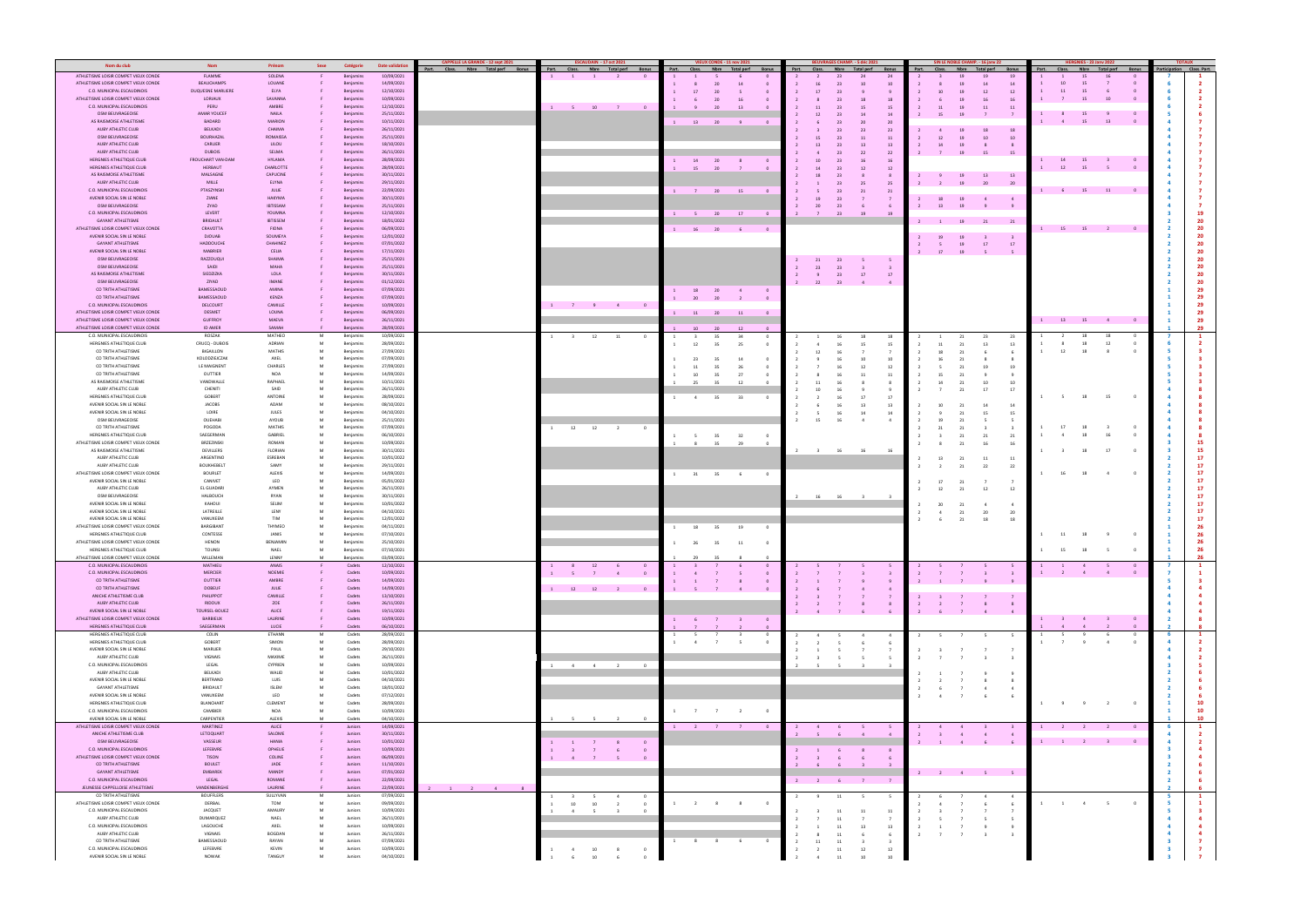| ATHLETISME LOISIR COMPET VIEUX CONDE                               |                                              | DOMENICO                        | M                                            |                          |                                  |                             |                       |                      |          |
|--------------------------------------------------------------------|----------------------------------------------|---------------------------------|----------------------------------------------|--------------------------|----------------------------------|-----------------------------|-----------------------|----------------------|----------|
| <b>AUBY ATHLETIC CLUB</b>                                          | SCRUFARI<br>BELKADI                          | BILAL                           | Juniors<br>Juniors<br>M                      | 24/09/2021<br>26/11/2021 |                                  |                             |                       |                      |          |
| ATHLETISME LOISIR COMPET VIEUX CONDE                               | BRZEZINSKI                                   | SASHA                           | Juniors                                      | 10/09/2021               |                                  |                             |                       |                      |          |
| OSM BEUVRAGEOISE                                                   | ZYAD                                         | OMAR                            | Juniors<br>M                                 | 30/11/2021               |                                  |                             | 10<br>11              |                      |          |
| ATHLETISME LOISIR COMPET VIEUX CONDE                               | <b>MAGRO</b>                                 | LIVIA                           | <b>Mini Poussins</b>                         | 09/09/2021               |                                  |                             |                       |                      |          |
| ATHLETISME LOISIR COMPET VIEUX CONDE                               | PERE                                         | ROMANE                          | <b>Mini Poussins</b>                         | 04/10/2021               |                                  |                             | $2 \qquad 4 \qquad 4$ |                      |          |
| ATHLETISME LOISIR COMPET VIEUX CONDE                               | <b>BOURLET</b>                               | MARYLOU                         | <b>Mini Poussins</b>                         | 14/09/2021               |                                  |                             |                       |                      |          |
| ATHLETISME LOISIR COMPET VIEUX CONDE                               | DRUELLE                                      | <b>GLADYS</b>                   | <b>Mini Poussins</b>                         | 11/10/2021               |                                  |                             |                       |                      |          |
| <b>AUBY ATHLETIC CLUB</b>                                          | LEGENDRE                                     | MAELLIA                         | <b>Mini Poussins</b>                         | 10/01/2022               |                                  |                             |                       |                      |          |
| <b>AUBY ATHLETIC CLUB</b>                                          | REHIEL                                       | <b>INAYA</b>                    | <b>Mini Poussins</b>                         | 10/01/2022               |                                  |                             |                       |                      |          |
| ATHLETISME LOISIR COMPET VIEUX CONDE                               | BENMOUSSA                                    | RINADE                          | <b>Mini Poussins</b>                         | 11/10/2021               |                                  | 14<br>15                    |                       |                      |          |
| ATHLETISME LOISIR COMPET VIEUX CONDE<br>C.O. MUNICIPAL ESCAUDINOIS | <b>GUFFROY COSSART</b><br><b>MEBREK</b>      | LUNA<br>ALAIA                   | <b>Mini Poussins</b><br><b>Mini Poussins</b> | 18/11/2021<br>10/09/2021 |                                  |                             |                       |                      |          |
| ATHLETISME LOISIR COMPET VIEUX CONDE                               | <b>OUAHBI</b>                                | ASSIL                           | <b>Mini Poussins</b>                         | 06/09/2021               |                                  |                             |                       |                      |          |
| ATHLETISME LOISIR COMPET VIEUX CONDE                               | WALLERS                                      | <b>LEA</b>                      | <b>Mini Poussins</b>                         | 24/09/2021               |                                  |                             |                       |                      |          |
| CO TRITH ATHLETISME                                                | PARENT                                       | MAEL                            | Mini Poussins<br>M .                         | 14/09/2021               |                                  |                             |                       |                      |          |
| ATHLETIC CLUB DE SAULTAIN                                          | <b>BRIMANS</b>                               | NAHEL                           | Mini Poussins<br>M                           | 24/09/2021               |                                  |                             |                       |                      |          |
| ATHLETISME LOISIR COMPET VIEUX CONDE                               | SCARAMUZZINO                                 | LISSANDRO                       | Mini Poussins<br>M                           | 04/10/2021               |                                  |                             |                       |                      |          |
| C.O. MUNICIPAL ESCAUDINOIS                                         | <b>SIEFERT</b>                               | IMAD                            | Mini Poussins<br>M                           | 12/10/2021               |                                  |                             |                       |                      |          |
| HERGNIES ATHLETIQUE CLUB                                           | <b>DATH - MONNIER</b>                        | <b>MATHYS</b>                   | Mini Poussins<br>M                           | 05/01/2022               |                                  |                             |                       |                      |          |
| ATHLETISME LOISIR COMPET VIEUX CONDE                               | <b>BEAUCHAMPS</b>                            | GABRIEL                         | Mini Poussins<br>M                           | 14/09/2021               |                                  | 19                          |                       |                      |          |
| ATHLETISME LOISIR COMPET VIEUX CONDE                               | CAMBONI                                      | <b>NINO</b>                     | Mini Poussins<br>M                           | 03/09/2021               |                                  |                             |                       |                      |          |
| ATHLETISME LOISIR COMPET VIEUX CONDE<br>CO TRITH ATHLETISME        | CRAVOTTA<br><b>DUCROT</b>                    | <b>MATEHIS</b><br><b>VICTOR</b> | Mini Poussins<br>M<br>Mini Poussins<br>M     | 04/10/2021<br>27/09/2021 |                                  |                             |                       |                      |          |
| ATHLETISME LOISIR COMPET VIEUX CONDE                               | <b>FLAMME</b>                                | ZAHO                            | <b>Mini Poussins</b>                         | 10/09/2021               |                                  | - 19                        |                       |                      |          |
| ATHLETISME LOISIR COMPET VIEUX CONDE                               | GRENIER                                      | LOUIS                           | Mini Poussins<br>M                           | 03/09/2021               |                                  |                             |                       |                      |          |
| ATHLETISME LOISIR COMPET VIEUX CONDE                               | <b>VERNET</b>                                | LOUIS                           | Mini Poussins<br>M                           | 17/09/2021               |                                  |                             |                       |                      |          |
| ATHLETISME LOISIR COMPET VIEUX CONDE                               | <b>DUGRAIN</b>                               | OMAR                            | <b>Mini Poussins</b><br>M                    | 03/09/2021               |                                  |                             |                       |                      |          |
| ATHLETISME LOISIR COMPET VIEUX CONDE                               | <b>EL HADEG</b>                              | AMIN SOULTANE                   | Mini Poussins<br>M                           | 30/09/2021               |                                  |                             |                       |                      |          |
| ATHLETISME LOISIR COMPET VIEUX CONDE                               | <b>MERCY</b>                                 | <b>TIM</b>                      | Mini Poussins<br>M                           | 06/09/2021               |                                  |                             |                       |                      |          |
| ENTENTE ATHLETIQUE DOUCHYNOISE                                     | PIWON                                        | <b>MARIUS</b>                   | <b>Mini Poussins</b><br>M                    | 21/09/2021               |                                  |                             |                       |                      |          |
| C.O. MUNICIPAL ESCAUDINOIS<br>HERGNIES ATHLETIQUE CLUB             | <b>DUQUESNE MARLIERE</b><br><b>BLANCHART</b> | <b>ELINE</b><br>VALENTINE       | <b>Minimes</b><br><b>Minimes</b>             | 12/10/2021<br>28/09/2021 | 10<br>$\overline{\mathbf{0}}$    | 12                          |                       |                      |          |
| CO TRITH ATHLETISME                                                | <b>DOBEUF</b>                                | <b>CELIA</b>                    | <b>Minimes</b>                               | 11/10/2021               |                                  |                             |                       |                      |          |
| C.O. MUNICIPAL ESCAUDINOIS                                         | GUERVAIN                                     | <b>SHYME</b>                    | <b>Minimes</b>                               | 22/09/2021               |                                  |                             |                       |                      |          |
| C.O. MUNICIPAL ESCAUDINOIS                                         | MATHIEU                                      | <b>CHLOE</b>                    | <b>Minimes</b>                               | 10/09/2021               |                                  |                             |                       |                      |          |
| C.O. MUNICIPAL ESCAUDINOIS                                         | VUYLSTEKE                                    | LEANNE                          | <b>Minimes</b>                               | 12/10/2021               |                                  |                             |                       |                      |          |
| C.O. MUNICIPAL ESCAUDINOIS                                         | ZIDANE                                       | LOULIA                          | <b>Minimes</b>                               | 12/10/2021               |                                  |                             |                       |                      |          |
| <b>AUBY ATHLETIC CLUB</b>                                          | BAILLARD                                     | <b>FANTINE</b>                  | <b>Minimes</b>                               | 26/11/2021               |                                  |                             |                       |                      |          |
| <b>AUBY ATHLETIC CLUB</b>                                          | <b>BELAICHE</b>                              | <b>NIHAD</b>                    | <b>Minimes</b>                               | 26/11/2021               |                                  |                             |                       |                      |          |
| <b>AUBY ATHLETIC CLUB</b><br>HERGNIES ATHLETIQUE CLUB              | BELKADI<br><b>COLIN</b>                      | YOUSRA<br>SHANICE               | <b>Minimes</b><br><b>Minimes</b>             | 26/11/2021<br>06/10/2021 |                                  |                             |                       | 14<br>14             |          |
| ATHLETISME LOISIR COMPET VIEUX CONDE                               | <b>CZAPSKI</b>                               | MAELYNE                         | <b>Minimes</b>                               | 03/09/2021               |                                  |                             |                       |                      |          |
| <b>AUBY ATHLETIC CLUB</b>                                          | KADRI                                        | <b>NAEVA</b>                    | <b>Minimes</b>                               | 26/11/2021               |                                  |                             |                       | 12                   |          |
| AVENIR SOCIAL SIN LE NOBLE                                         | <b>SAINT POL</b>                             | EMMA                            | <b>Minimes</b>                               | 08/10/2021               |                                  |                             |                       | 10<br>12             |          |
| <b>AUBY ATHLETIC CLUB</b>                                          | <b>FIRMIN</b>                                | Coline                          | <b>Minimes</b>                               | 06/10/2021               | 10<br>6 <sup>6</sup><br>$\Omega$ |                             |                       |                      |          |
| ATHLETISME LOISIR COMPET VIEUX CONDE                               | FLAMME                                       | MATHEO                          | Minimes<br>M                                 | 10/09/2021               |                                  |                             |                       |                      |          |
| AVENIR SOCIAL SIN LE NOBLE                                         | ALLARD                                       | <b>MATHYS</b>                   | <b>Minimes</b><br>M                          | 08/10/2021               |                                  |                             |                       |                      |          |
| OSM BEUVRAGEOISE                                                   | <b>AMAR YOUCEF</b>                           | SAJID                           | Minimes                                      | 25/11/2021               |                                  |                             |                       |                      |          |
| AVENIR SOCIAL SIN LE NOBLE                                         | <b>BAJEUX</b>                                | LUKA                            | <b>Minimes</b><br>$\mathbf{A}$               | 04/10/2021               |                                  |                             |                       |                      |          |
| CO TRITH ATHLETISME<br>AVENIR SOCIAL SIN LE NOBLE                  | <b>BOUFFLERS</b><br><b>DAUCHY</b>            | DONOVAN<br>VALENTIN             | Minimes<br>M<br>Minimes<br>M                 | 07/09/2021<br>04/10/2021 |                                  |                             |                       |                      |          |
| AUBY ATHLETIC CLUB                                                 | GORA                                         | LOAN                            | Minimes<br>M                                 | 26/11/2021               |                                  |                             |                       | 11                   |          |
| AVENIR SOCIAL SIN LE NOBLE                                         | IZGAGHAN                                     | YOUNES                          | Minimes<br>M                                 | 30/11/2021               |                                  |                             |                       |                      |          |
| AVENIR SOCIAL SIN LE NOBLE                                         | <b>MOULDI</b>                                | SAHEL                           | Minimes<br>M                                 | 04/10/2021               |                                  |                             |                       |                      |          |
| <b>AUBY ATHLETIC CLUB</b>                                          | <b>VIGNAIS</b>                               | <b>ALEXIAN</b>                  | Minimes<br>M                                 | 26/11/2021               |                                  |                             |                       | 12                   |          |
| CO TRITH ATHLETISME                                                | HAUTECOEUR                                   | THOMAS                          | Minimes<br>M                                 | 27/09/2021               |                                  |                             |                       |                      |          |
| ATHLETISME LOISIR COMPET VIEUX CONDE                               | BARBIEUX                                     | CORENTIN                        | Minimes<br>M                                 | 10/09/2021               |                                  |                             |                       |                      |          |
| <b>AUBY ATHLETIC CLUB</b>                                          | <b>BELAICHE</b>                              | NAWFEL                          | Minimes<br>M                                 | 29/11/2021               |                                  |                             |                       |                      |          |
| <b>AUBY ATHLETIC CLUB</b><br><b>AUBY ATHLETIC CLUB</b>             | <b>DUBOIS</b><br>DUMARQUEZ                   | <b>NEDIM</b><br>RAYAN           | Minimes<br>Minimes<br>M                      | 10/01/2022<br>10/01/2022 |                                  |                             |                       |                      |          |
| <b>GAYANT ATHLETISME</b>                                           | MAHI                                         | YANIS                           | Minimes                                      | 07/01/2022               |                                  |                             |                       |                      |          |
| AVENIR SOCIAL SIN LE NOBLE                                         | PEREIRA                                      | LUCA                            | Minimes<br>M                                 | 24/11/2021               |                                  |                             | 14                    |                      |          |
| CO TRITH ATHLETISME                                                | VANDENEECKHOUTTE                             | <b>BAPTISTE</b>                 | Minimes                                      | 11/10/2021               |                                  |                             |                       | 12                   |          |
| ATHLETISME LOISIR COMPET VIEUX CONDE                               | WALLET                                       | XAVIER                          | Minimes<br>M                                 | 09/09/2021               |                                  |                             |                       |                      |          |
| CO TRITH ATHLETISME                                                | <b>CHERUBIN</b>                              | MAXIME                          | Minimes                                      | 24/08/2021               | 12                               |                             |                       |                      |          |
| CO TRITH ATHLETISME<br>ATHLETISME LOISIR COMPET VIEUX CONDE        | GODARD<br>MAZARI                             | ETIENNE                         | Minimes<br>M                                 | 20/12/2021               |                                  |                             |                       |                      |          |
| ATHLETISME LOISIR COMPET VIEUX CONDE                               | WILLEMAN                                     | <b>FAEL</b><br><b>EVAN</b>      | Minimes<br>Minimes                           | 04/10/2021<br>03/09/2021 |                                  |                             |                       |                      |          |
| ATHLETISME LOISIR COMPET VIEUX CONDE                               | <b>BEAUCHAMPS</b>                            | ALICIA                          | Moustiques                                   | 14/09/2021               |                                  |                             |                       | 17                   |          |
| ATHLETISME LOISIR COMPET VIEUX CONDE                               | <b>BOULANGER</b>                             | ELIA                            | Moustiques                                   | 06/09/2021               |                                  |                             |                       |                      |          |
| AS RAISMOISE ATHLETISME                                            | LAMBERT                                      | KAINA                           | Moustiques                                   | 10/11/2021               |                                  |                             |                       |                      |          |
| ATHLETISME LOISIR COMPET VIEUX CONDE                               | <b>MAGRO</b>                                 | <b>GIULIA</b>                   | Moustiques                                   | 09/09/2021               |                                  |                             |                       |                      |          |
| C.O. MUNICIPAL ESCAUDINOIS                                         | MATHIEU                                      | <b>MANON</b>                    | Moustiques                                   | 10/09/2021               |                                  |                             |                       |                      |          |
| AUBY ATHLETIC CLUB                                                 | BIDZINSKI                                    | LANA                            | Moustiques                                   | 10/11/2021               |                                  | 24<br>44<br>22              | 24<br>14<br>13<br>13  | 19<br>18             |          |
| ATHLETISME LOISIR COMPET VIEUX CONDE<br>AVENIR SOCIAL SIN LE NOBLE | <b>ID AMER</b><br><b>BAROLAT - MASSOLE</b>   | <b>IHSSANE</b><br>ANNA-LYNE     | Moustiques<br>Moustiques                     | 28/09/2021<br>17/11/2021 |                                  | 37<br>44                    | 21                    | 11                   |          |
| <b>AUBY ATHLETIC CLUB</b>                                          | EL GUADARI                                   | SAFIYA                          | Moustiques                                   | 26/11/2021               |                                  |                             | <b>12</b>             |                      |          |
| OSM BEUVRAGEOISE                                                   | HALBOUCH                                     | AMBRINE                         | Moustiques                                   | 30/11/2021               |                                  |                             | 11                    |                      |          |
| ATHLETIC CLUB DE SAULTAIN                                          | LASSELIN                                     | <b>CLARA</b>                    | Moustiques                                   | 05/11/2021               |                                  | 44<br>-39                   |                       |                      | 14       |
| <b>OSM BEUVRAGEOISE</b>                                            | <b>MESSAD</b>                                | HAILA                           | Moustiques                                   | 25/11/2021               |                                  |                             |                       | 19<br>19             |          |
| C.O. MUNICIPAL ESCAUDINOIS                                         | PTASZYNSKI                                   | LOLA                            | Moustiques                                   | 22/09/2021               |                                  | 44<br>31<br>15              |                       |                      | 16       |
| <b>AUBY ATHLETIC CLUB</b>                                          | RINGOT                                       | MELIANA                         | Moustiques                                   | 18/10/2021               |                                  |                             | -25                   | 19                   |          |
| AVENIR SOCIAL SIN LE NOBLE<br>C.O. MUNICIPAL ESCAUDINOIS           | YACHOU<br>AMAZOZ                             | HIND<br><b>NISRINE</b>          | Moustiques<br>Moustiques                     | 30/11/2021<br>12/10/2021 |                                  |                             |                       | 21                   |          |
| CO TRITH ATHLETISME                                                | <b>CONREUR</b>                               | AMELIE                          | Moustiques                                   | 07/09/2021               |                                  | 24<br>22<br>44              | 14<br>24<br>-13       | 13<br>19<br>9        |          |
| CO TRITH ATHLETISME                                                | COPLO                                        | <b>NAELLE</b>                   | Moustiques                                   | 27/09/2021               |                                  |                             |                       |                      |          |
| C.O. MUNICIPAL ESCAUDINOIS                                         | FADEL                                        | JEANNE                          | Moustiques                                   | 12/10/2021               |                                  | 17                          | 17                    |                      |          |
| C.O. MUNICIPAL ESCAUDINOIS                                         | FADEL                                        | <b>JULIE</b>                    | Moustiques                                   | 12/10/2021               |                                  |                             |                       |                      |          |
| CO TRITH ATHLETISME                                                | POGODA                                       | ALIZE                           | Moustiques                                   | 07/09/2021               |                                  |                             |                       | 15<br>19<br>15       | 16<br>12 |
| ATHLETIC CLUB DE SAULTAIN                                          | RIMAUX                                       | EVANE                           | Moustiques                                   | 05/11/2021               |                                  | 44<br>13<br>33 <sup>°</sup> | 24<br>19              |                      |          |
| <b>AUBY ATHLETIC CLUB</b>                                          | <b>BAROIS</b>                                | EMMA                            | Moustiques                                   | 29/11/2021               |                                  |                             |                       | 18<br>18<br>19       |          |
| <b>GAYANT ATHLETISME</b><br>ATHLETISME LOISIR COMPET VIEUX CONDE   | <b>BRIDAULT</b><br><b>FOURNIER</b>           | AMIRA<br><b>MANON</b>           | Moustiques                                   | 07/01/2022<br>09/09/2021 |                                  |                             |                       | 19<br>10<br>10<br>12 | 16<br>11 |
| AVENIR SOCIAL SIN LE NOBLE                                         | MABRIER                                      | JADE                            | Moustiques<br>Moustiques                     | 17/11/2021               |                                  | 44<br>18<br>28              |                       | 16<br>- 16           |          |
| AS RAISMOISE ATHLETISME                                            | MALSAGNE                                     | <b>VIOLETTE</b>                 | Moustiques                                   | 11/01/2022               |                                  |                             |                       | 19<br>20<br>20       |          |
| <b>OSM BEUVRAGEOISE</b>                                            | <b>MESSAD</b>                                | <b>DANYA</b>                    | Moustiques                                   | 25/11/2021               |                                  |                             |                       |                      |          |
| ATHLETISME LOISIR COMPET VIEUX CONDE                               | <b>POTAR</b>                                 | SEPHORA                         | Moustiques                                   | 29/11/2021               |                                  |                             | 18<br>24<br>18        |                      |          |
| ENTENTE ATHLETIQUE DOUCHYNOISE                                     | <b>BACHIRI</b>                               | AMEL                            | Moustiques                                   | 03/11/2021               |                                  |                             |                       |                      |          |
| ATHLETISME LOISIR COMPET VIEUX CONDE                               | <b>COUPLET</b>                               | YLANA                           | Moustiques                                   | 03/09/2021               |                                  |                             |                       |                      |          |
| HERGNIES ATHLETIQUE CLUB<br>ATHLETISME LOISIR COMPET VIEUX CONDE   | DELESCAUT<br><b>HENON</b>                    | <b>CLEA</b><br><b>NOEMIE</b>    | Moustiques                                   | 07/10/2021               |                                  |                             |                       |                      |          |
| ATHLETIC CLUB DE SAULTAIN                                          | <b>LEVEL</b>                                 | ANAIS                           | Moustiques<br>Moustiques                     | 25/10/2021<br>24/09/2021 |                                  | 44                          |                       |                      |          |
| ATHLETISME LOISIR COMPET VIEUX CONDE                               | LOISON                                       | ALICE                           | Moustiques                                   | 09/09/2021               |                                  |                             |                       |                      | 12<br>16 |
|                                                                    |                                              |                                 |                                              |                          |                                  |                             |                       |                      |          |
| ATHLETISME LOISIR COMPET VIEUX CONDE                               | MAOUCHE                                      | FERIEL                          | Moustiques                                   | 04/10/2021               |                                  | 44<br>$\overline{14}$<br>32 |                       |                      |          |

| 3<br>$\begin{array}{c} 2 \\ 2 \\ 2 \end{array}$                  | 7<br>11<br>11<br><u>11</u>                                                    |
|------------------------------------------------------------------|-------------------------------------------------------------------------------|
| 442222                                                           | $\frac{1}{1}$<br>3<br>3                                                       |
| $\frac{1}{1}$                                                    | 337777                                                                        |
| $\mathbf{1}$<br>1<br>1                                           | $\overline{\mathbf{Z}}$                                                       |
| $\overline{5}$<br>4<br>4                                         | $\overline{\mathbf{1}}$<br>$\overline{\mathbf{c}}$<br>$\overline{\mathbf{c}}$ |
| 4                                                                | $\overline{\mathbf{c}}$                                                       |
| 3                                                                | $\overline{\phantom{a}}$                                                      |
| $\overline{\mathbf{c}}$                                          | 6                                                                             |
| $\overline{\mathbf{c}}$                                          | 6                                                                             |
| $\begin{array}{c} 2 \\ 2 \end{array}$<br>$\overline{\mathbf{2}}$ | 6<br>6<br>6                                                                   |
| $\overline{\mathbf{2}}$                                          | 6                                                                             |
| $\overline{\mathbf{2}}$                                          | 6                                                                             |
| 1                                                                | 13                                                                            |
| 1                                                                | 13                                                                            |
| 1                                                                | 13                                                                            |
| 1                                                                | 13                                                                            |
| 6                                                                | 1                                                                             |
| 5                                                                | $\overline{\mathbf{2}}$                                                       |
| 5                                                                | 3                                                                             |
| 5                                                                | 4                                                                             |
| 5                                                                | 5                                                                             |
| 5                                                                | 6                                                                             |
| 5                                                                | 7                                                                             |
| 4                                                                | 8                                                                             |
| 4                                                                | 9                                                                             |
| 4                                                                | 10                                                                            |
| 4                                                                | 11                                                                            |
| 4                                                                | 12                                                                            |
| 4                                                                | 13                                                                            |
| $\overline{\mathbf{2}}$                                          | 14                                                                            |
| $\overline{\mathbf{1}}$                                          | 15                                                                            |
| 6                                                                | 1                                                                             |
| 4                                                                | $\overline{\mathbf{2}}$                                                       |
| 4                                                                | 3                                                                             |
| 4                                                                | 4                                                                             |
| 4                                                                | 5                                                                             |
| 4                                                                | 6                                                                             |
| 4                                                                | 7                                                                             |
| 4                                                                | 8                                                                             |
| 4                                                                | 9                                                                             |
| 4                                                                | 10                                                                            |
| 3                                                                | 11                                                                            |
| $\overline{\mathbf{c}}$                                          | 12                                                                            |
| 2                                                                | 13                                                                            |
| 2                                                                | 14                                                                            |
| $\overline{\mathbf{2}}$                                          | 15                                                                            |
| 2                                                                | 16                                                                            |
| $\overline{\mathbf{c}}$                                          | 17                                                                            |
| $\overline{\mathbf{c}}$                                          | 18                                                                            |
| 2                                                                | 19                                                                            |
| 1                                                                | 20                                                                            |
| 1                                                                | 21                                                                            |
| $\mathbf{1}$                                                     | <u>22</u>                                                                     |
| 1                                                                | 23                                                                            |
| 6                                                                | $\mathbf{1}$                                                                  |
| 6                                                                | 2                                                                             |
| 6                                                                | 3                                                                             |
| 6                                                                | 4                                                                             |
| 6                                                                | 5                                                                             |
| 5                                                                | 6                                                                             |
| 5                                                                | 7                                                                             |
| 4                                                                | 8                                                                             |
| 4                                                                | 9                                                                             |
| 4                                                                | 10                                                                            |
| 4                                                                | 11                                                                            |
| 4                                                                | 12                                                                            |
| 4                                                                | 13                                                                            |
| 4                                                                | 14                                                                            |
| 4                                                                | 15                                                                            |
| 3                                                                | 16                                                                            |
| 3                                                                | 17                                                                            |
| 3                                                                | 18                                                                            |
| 3                                                                | 19                                                                            |
| 3                                                                | 20                                                                            |
| 3                                                                | 21                                                                            |
| 3                                                                | 22                                                                            |
| $\overline{\mathbf{c}}$                                          | 23                                                                            |
| $\overline{\mathbf{2}}$                                          | 24                                                                            |
| $\overline{\mathbf{2}}$                                          | 25                                                                            |
| $\overline{\mathbf{2}}$                                          | 26                                                                            |
| $\overline{\mathbf{2}}$                                          | 27                                                                            |
| $\overline{\mathbf{2}}$                                          | 28                                                                            |
| $\overline{\mathbf{2}}$                                          | 29                                                                            |
| 1                                                                | 30                                                                            |
| 1                                                                | 31                                                                            |
| 1                                                                | 32                                                                            |
| 1                                                                | 33                                                                            |
| $\mathbf 1$                                                      | 34                                                                            |
| $\overline{\mathbf{1}}$                                          | 35                                                                            |
| $\overline{\mathbf{1}}$                                          | 36                                                                            |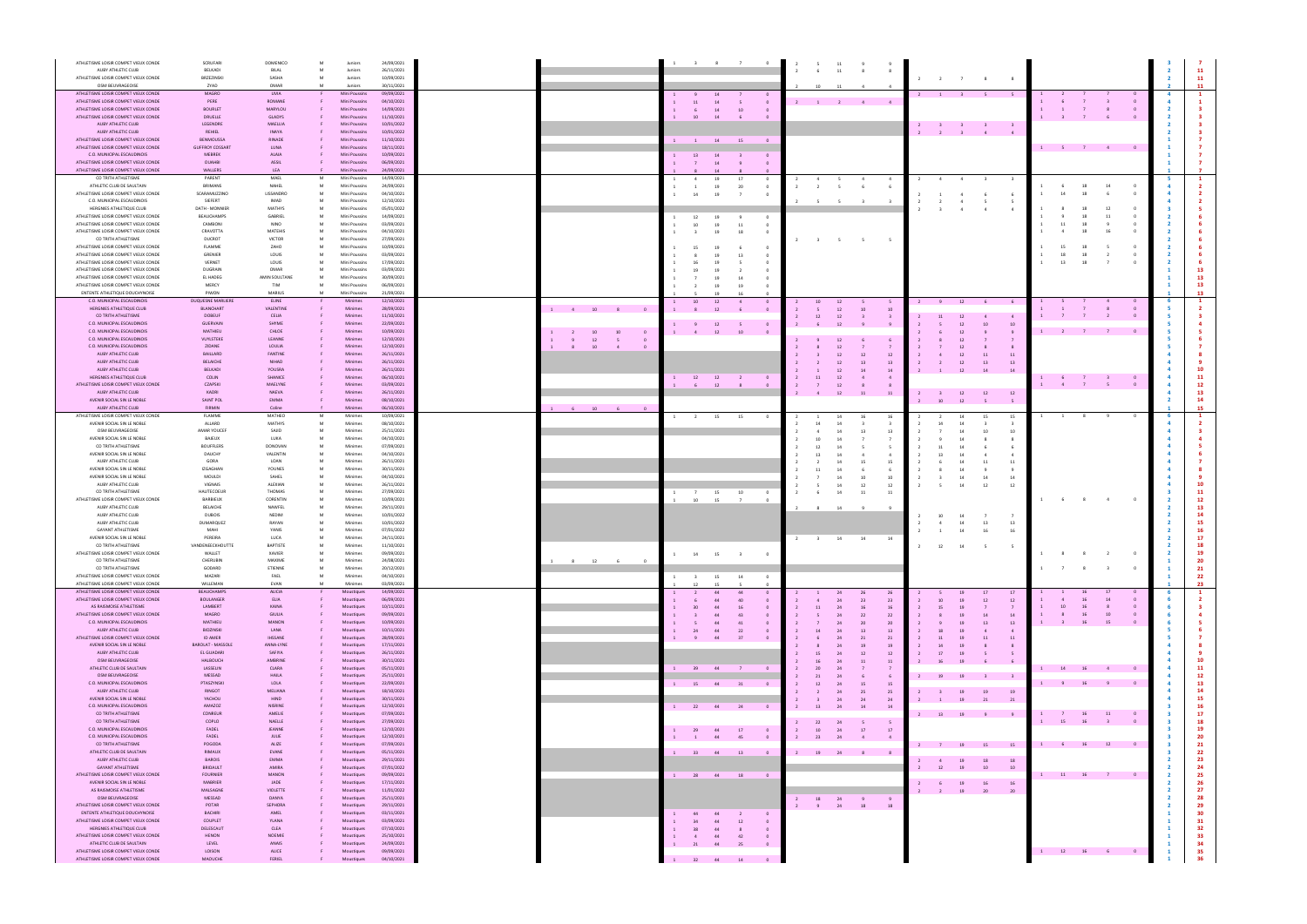| ATHLETISME LOISIR COMPET VIEUX CONDE<br>ATHLETISME LOISIR COMPET VIEUX CONDE<br>ATHLETISME LOISIR COMPET VIEUX CONDE<br>ATHLETISME LOISIR COMPET VIEUX CONDE<br>C.O. MUNICIPAL ESCAUDINOIS<br>ATHLETISME LOISIR COMPET VIEUX CONDE<br>ATHLETISME LOISIR COMPET VIEUX CONDE<br>ATHLETISME LOISIR COMPET VIEUX CONDE | MAZIANI<br>MERSAHALI<br><b>MILLOT</b><br>PICAVEZ<br>PTASZYNSKI<br>RYCKEBOER<br>SCARAMUZZINO<br>SZLAPKA                  | JANNA<br>LAMIA<br>ILONA<br>NAYA<br>FANNY<br>ROMANE<br><b>ELISEA</b><br>MANON                               |        | Moustiques<br>Moustiques<br>Moustiques<br>Moustiques<br>Moustiques<br>Moustiques<br>Moustiques<br>Moustiques | 28/09/2021<br>17/09/2021<br>30/09/2021<br>06/09/2021<br>22/09/2021<br>04/10/2021<br>27/10/2021<br>03/09/2021 |                | 25 <sub>1</sub>      |        |          |                |                |                      |                |                    |                            |                       |          |    |  |
|--------------------------------------------------------------------------------------------------------------------------------------------------------------------------------------------------------------------------------------------------------------------------------------------------------------------|-------------------------------------------------------------------------------------------------------------------------|------------------------------------------------------------------------------------------------------------|--------|--------------------------------------------------------------------------------------------------------------|--------------------------------------------------------------------------------------------------------------|----------------|----------------------|--------|----------|----------------|----------------|----------------------|----------------|--------------------|----------------------------|-----------------------|----------|----|--|
| ATHLETISME LOISIR COMPET VIEUX CONDE<br>HERGNIES ATHLETIQUE CLUB<br>C.O. MUNICIPAL ESCAUDINOIS<br>HERGNIES ATHLETIQUE CLUB<br>HERGNIES ATHLETIQUE CLUB<br>HERGNIES ATHLETIQUE CLUB<br>HERGNIES ATHLETIQUE CLUB                                                                                                     | CATTELAIN<br><b>DATH MONNIER</b><br>DUQUESNE MARLIERE<br><b>GILLERON</b><br>LE GAL<br>LEROY<br><b>WICKAERT</b>          | <b>CYLIAN</b><br>THYMEO<br>LOUKA<br><b>BASTIEN</b><br>MARTIN<br>GASPARD<br><b>BAPTISTE</b>                 | M<br>M | Moustiques<br>Moustiques<br>Moustiques<br>Moustiques<br>Moustiques<br>Moustiques<br>Moustiques               | 18/10/2021<br>07/10/2021<br>12/10/2021<br>07/10/2021<br>07/10/2021<br>06/10/2021<br>02/11/2021               |                |                      |        |          |                |                | -12                  |                |                    | 13<br>-11                  |                       |          |    |  |
| <b>AUBY ATHLETIC CLUB</b><br>C.O. MUNICIPAL ESCAUDINOIS<br>C.O. MUNICIPAL ESCAUDINOIS<br>ATHLETISME LOISIR COMPET VIEUX CONDE<br>ATHLETISME LOISIR COMPET VIEUX CONDE<br>C.O. MUNICIPAL ESCAUDINOIS<br>C.O. MUNICIPAL ESCAUDINOIS<br>OSM BEUVRAGEOISE                                                              | GUERLAIN<br>ZIDANE<br><b>BOUSINIERE</b><br><b>DEMARCQ</b><br><b>GIGLIOTTI</b><br>LEVERT<br>MAZINGUE<br><b>BEDDIAF</b>   | ESTEBAN<br>KAIS<br>AARON<br>SANDRO<br>TIMO<br>DJIBRIL YASSIN<br><b>TIMEO</b><br>MARWANE                    |        | Moustiques<br>Moustiques<br>Moustiques<br>Moustiques<br>Moustiques<br>Moustiques<br>Moustiques<br>Moustiques | 18/10/2021<br>12/10/2021<br>15/11/2021<br>14/10/2021<br>09/09/2021<br>12/10/2021<br>06/12/2021<br>25/11/2021 |                |                      |        |          |                |                | 17<br>14<br>20<br>16 |                |                    | 12<br>15<br>17             |                       |          |    |  |
| C.O. MUNICIPAL ESCAUDINOIS<br>ATHLETISME LOISIR COMPET VIEUX CONDE<br>OSM BEUVRAGEOISE<br>ATHLETISME LOISIR COMPET VIEUX CONDE<br>CO TRITH ATHLETISME<br>CO TRITH ATHLETISME<br><b>AUBY ATHLETIC CLUB</b>                                                                                                          | BOUCHEZ-TROVATO<br>CAMBONI<br>CHERRAF<br>CRAVOTTA<br>DE DECKER<br>DESSAINT<br>GASPART                                   | ARONNE<br>ELIO<br>BILEL<br><b>MAHEL</b><br>LUCAS<br>ANTIME<br><b>CLEMENT</b>                               |        | Moustiques<br>Moustiques<br>Moustiques<br>Moustiques<br>Moustiques<br>Moustiques<br>Moustiques               | 10/09/2021<br>03/09/2021<br>25/11/2021<br>06/09/2021<br>27/09/2021<br>27/09/2021<br>17/11/2021               |                | 41                   | 62     | 23       | 18<br>21<br>14 | 21<br>21<br>10 | 10                   |                |                    | 14                         | 20                    |          |    |  |
| ATHLETISME LOISIR COMPET VIEUX CONDE<br>ATHLETISME LOISIR COMPET VIEUX CONDE<br>OSM BEUVRAGEOISE<br><b>AUBY ATHLETIC CLUB</b><br>CO TRITH ATHLETISME<br>ATHLETISME LOISIR COMPET VIEUX CONDE<br>ATHLETISME LOISIR COMPET VIEUX CONDE                                                                               | LEFEBVRE<br>LEFEBVRE<br>MESSAD<br>PLANQUE<br>SEILLIER<br>VERDAVAINE<br><b>ALATI</b>                                     | TIBO<br>TOM<br>ILYES<br><b>NOAH</b><br>RAPHAEL<br>LIVIO<br><b>ALESSIO</b>                                  | M      | Moustiques<br>Moustiques<br>Moustiques<br>Moustiques<br>Moustiques<br>Moustiques<br>Moustiques               | 06/09/2021<br>06/09/2021<br>25/11/2021<br>18/10/2021<br>27/09/2021<br>27/10/2021<br>03/09/2021               |                | 32                   |        | 30       |                |                | 18<br>13             |                |                    |                            | -32                   |          |    |  |
| ATHLETISME LOISIR COMPET VIEUX CONDE<br>ATHLETISME LOISIR COMPET VIEUX CONDE<br>ENTENTE ATHLETIQUE DOUCHYNOISE<br>ATHLETISME LOISIR COMPET VIEUX CONDE<br>ATHLETISME LOISIR COMPET VIEUX CONDE<br>ATHLETISME LOISIR COMPET VIEUX CONDE<br>ATHLETISME LOISIR COMPET VIEUX CONDE                                     | BARGIBANT<br><b>BARKAT</b><br><b>BOURE</b><br><b>CRETEL</b><br><b>DESMET</b><br><b>DESSE</b><br><b>DESSE</b>            | HUGO<br>MOHAMED<br><b>HECTOR</b><br>EDGAR<br><b>THEO</b><br><b>ETHAN</b><br>HUGO                           | M<br>M | Moustiques<br>Moustiques<br>Moustiques<br>Moustiques<br>Moustiques<br>Moustiques<br>Moustiques               | 04/11/2021<br>01/12/2021<br>21/10/2021<br>03/09/2021<br>06/09/2021<br>03/09/2021<br>24/09/2021               |                |                      |        |          |                |                |                      |                |                    |                            |                       |          |    |  |
| ATHLETISME LOISIR COMPET VIEUX CONDE<br>ATHLETIC CLUB DE SAULTAIN<br>CO TRITH ATHLETISME<br>ATHLETISME LOISIR COMPET VIEUX CONDE<br>C.O. MUNICIPAL ESCAUDINOIS<br>ATHLETISME LOISIR COMPET VIEUX CONDE<br>ATHLETISME LOISIR COMPET VIEUX CONDE                                                                     | <b>DRUELLE</b><br>LASSELIN<br>MASCART<br><b>MILLOT</b><br><b>OUAHMADI FOUQUET</b><br><b>OZIARD</b><br><b>PATRIS</b>     | QUENTIN<br>VALENTIN<br><b>GIULIANO</b><br>ILANN<br>YBRAHIM<br><b>CELIAN</b><br>MAEL                        |        | Moustiques<br>Moustiques<br>Moustiques<br>Moustiques<br>Moustique<br>Moustiques<br>Moustiques                | 10/11/2021<br>05/11/2021<br>24/08/2021<br>30/09/2021<br>10/09/2021<br>06/09/2021<br>14/09/2021               |                | 22<br>$\overline{A}$ | $\sim$ | 46       |                |                |                      |                |                    |                            |                       |          |    |  |
| CO TRITH ATHLETISME<br>ATHLETISME LOISIR COMPET VIEUX CONDE                                                                                                                                                                                                                                                        | SAUL<br>STEFANIAK                                                                                                       | <b>THOMAS</b><br>THIBAUT                                                                                   |        | Moustiques<br>Moustiques                                                                                     | 07/09/2021<br>25/10/2021                                                                                     |                |                      |        |          |                |                |                      |                |                    |                            |                       |          |    |  |
| ATHLETISME LOISIR COMPET VIEUX CONDE<br>ATHLETISME LOISIR COMPET VIEUX CONDE<br>ATHLETIC CLUB DE SAULTAIN<br>C.O. MUNICIPAL ESCAUDINOIS<br><b>AUBY ATHLETIC CLUB</b>                                                                                                                                               | SZLAPKA<br>VERSCHUEREN<br>YAHIAOUI<br>CAPRON<br><b>DUFOUR</b>                                                           | HUGO<br><b>AURELE</b><br>SAMY<br>EMMA<br>JANELLE                                                           |        | Moustiques<br>Moustiques<br>Moustiques<br>Poussins<br>Poussins                                               | 03/09/2021<br>24/09/2021<br>11/01/2022<br>10/09/2021<br>18/10/2021                                           |                |                      |        |          |                |                |                      |                |                    | 10<br>22                   |                       |          |    |  |
| C.O. MUNICIPAL ESCAUDINOIS<br>CO TRITH ATHLETISME<br>C.O. MUNICIPAL ESCAUDINOIS<br><b>OSM BEUVRAGEOISE</b><br>CO TRITH ATHLETISME<br><b>AUBY ATHLETIC CLUB</b><br>C.O. MUNICIPAL ESCAUDINOIS                                                                                                                       | MAZINGUE<br><b>MILICE</b><br>POTIEZ<br>KHALEF<br>LE MAIGNENT<br>RINGOT<br><b>TEBBI</b>                                  | <b>INES</b><br>LYNA<br><b>MARION</b><br>AMBRINE<br>LOUISE<br>SHARONE<br>MILA                               |        | Poussins<br>Poussins<br>Poussins<br>Poussins<br>Poussins<br>Poussins<br>Poussins                             | 10/09/2021<br>24/08/2021<br>10/09/2021<br>25/11/2021<br>27/09/2021<br>18/10/2021<br>12/10/2021               |                | 18                   |        | 20<br>25 |                |                | 13<br>11<br>23<br>14 |                |                    | 17<br>27<br>11<br>ZO<br>15 |                       |          |    |  |
| <b>AUBY ATHLETIC CLUB</b><br><b>OSM BEUVRAGEOISE</b><br><b>AUBY ATHLETIC CLUB</b><br><b>AUBY ATHLETIC CLUB</b><br>AVENIR SOCIAL SIN LE NOBLE<br>ATHLETISME LOISIR COMPET VIEUX CONDE<br>HERGNIES ATHLETIQUE CLUB                                                                                                   | <b>BELAICHE</b><br>BENSERADJ<br><b>CARLIER</b><br><b>CARLIER</b><br>DEMAN LECLERC<br><b>DEMARCQ</b><br><b>FROUCHART</b> | <b>SIHAM</b><br>HIBA<br><b>CHLOE</b><br>ZOE<br>LUCIANNA<br>ELYA<br>LESLY                                   |        | Poussins<br>Poussins<br>Poussins<br>Poussins<br>Poussins<br>Poussins<br>Poussins                             | 26/11/2021<br>30/11/2021<br>18/10/2021<br>18/10/2021<br>17/11/2021<br>14/10/2021<br>28/09/2021               |                |                      |        | -23      |                | 22             |                      | 16             | - 25               | 21<br>13<br>12             | 20                    |          |    |  |
| C.O. MUNICIPAL ESCAUDINOIS<br><b>OSM BEUVRAGEOISE</b><br><b>OSM BEUVRAGEOISE</b><br>AVENIR SOCIAL SIN LE NOBLE<br>AVENIR SOCIAL SIN LE NOBLE<br><b>AUBY ATHLETIC CLUB</b><br><b>AUBY ATHLETIC CLUB</b>                                                                                                             | <b>MERCIER</b><br>AMAR-YOUCEF<br><b>BAUDRIN</b><br><b>BEGOT</b><br><b>BENAULT</b><br><b>DUMARQUEZ</b><br>LEROY          | LUCY<br>JIHAD<br><b>IMANE</b><br>SARAH<br><b>CLEMENCE</b><br><b>MYRIAM</b><br>LOUNA                        |        | Poussins<br>Poussins<br>Poussins<br>Poussins<br>Poussins<br>Poussins<br>Poussins                             | 10/09/2021<br>25/11/2021<br>25/11/2021<br>30/11/2021<br>06/01/2022<br>10/01/2022<br>10/01/2022               |                |                      |        |          | ົາາ            | ່າາ            | 12                   |                | - 24<br>- 25 -     | 24<br>18<br>14             |                       |          |    |  |
| <b>OSM BEUVRAGEOISE</b><br>AS RAISMOISE ATHLETISME<br>AVENIR SOCIAL SIN LE NOBLE<br>AVENIR SOCIAL SIN LE NOBLE<br>ATHLETISME LOISIR COMPET VIEUX CONDE<br>ATHLETISME LOISIR COMPET VIEUX CONDE<br><b>HERGNIES ATHLETIQUE CLUB</b>                                                                                  | OURAZOUK<br>SIEDZIZKA<br>WESTEEL<br>ZIEMBINSKI<br><b>BARKAT</b><br>COSTE<br><b>CRUCQ-DUBOIS</b>                         | <b>DOUNYA</b><br>LOUISE<br>ANAIS<br><b>MONIA</b><br><b>INES</b><br>ROXANE<br>LIVIA                         |        | Poussins<br>Poussins<br>Poussins<br>Poussins<br>Poussins<br>Poussins<br>Poussins                             | 25/11/2021<br>30/11/2021<br>08/10/2021<br>08/10/2021<br>01/12/2021<br>22/09/2021<br>07/10/2021               |                | 25                   | 36 13  |          | 8 <sup>2</sup> | 22<br>17       | 17                   | 24<br>12<br>25 | - 25<br>- 25<br>25 | 16                         | $\overline{11}$<br>19 | 21<br>21 | 12 |  |
| <b>AUBY ATHLETIC CLUB</b><br>ATHLETIC CLUB DE SAULTAIN<br>ATHLETISME LOISIR COMPET VIEUX CONDE<br>HERGNIES ATHLETIQUE CLUB<br>ATHLETISME LOISIR COMPET VIEUX CONDE<br>C.O. MUNICIPAL ESCAUDINOIS<br><b>HERGNIES ATHLETIQUE CLUB</b>                                                                                | <b>FIRMIN</b><br><b>LEVEL</b><br><b>MAGRO</b><br>MENARD<br><b>MERCY</b><br>SARRAZIN<br><b>TOUNSI</b>                    | <b>FAUSTINE</b><br><b>MAELYS</b><br>ELEANA<br><b>ISOLINE</b><br><b>LISE</b><br><b>JULIANE</b><br>NAWEL     |        | Poussins<br>Poussins<br>Poussins<br>Poussins<br>Poussins<br>Poussins<br>Poussins                             | 06/10/2021<br>24/09/2021<br>09/09/2021<br>28/09/2021<br>14/09/2021<br>10/09/2021<br>07/10/2021               |                |                      |        |          |                |                |                      |                |                    |                            | 15                    |          |    |  |
| AS RAISMOISE ATHLETISME<br>HERGNIES ATHLETIQUE CLUB<br>HERGNIES ATHLETIQUE CLUB<br>C.O. MUNICIPAL ESCAUDINOIS<br>AS RAISMOISE ATHLETISME<br>C.O. MUNICIPAL ESCAUDINOIS<br>AS RAISMOISE ATHLETISME<br>ATHLETISME LOISIR COMPET VIEUX CONDE                                                                          | <b>DEBIEVE</b><br>LE GAL<br>LEROY<br><b>ROSZAK</b><br><b>STHOREZ</b><br>VASSEUR<br><b>BAUDOUX</b><br><b>ID AMER</b>     | THIBAULT<br>VALENTIN<br>SIMEON<br><b>NOLAN</b><br><b>ANTHONY</b><br>YLAN<br><b>MARTIN</b><br>MOHAMED AMINE | M<br>M | Poussins<br>Poussins<br>Poussins<br>Poussins<br>Poussins<br>Poussins<br>Poussins<br>Poussins                 | 10/11/2021<br>06/10/2021<br>06/10/2021<br>10/09/2021<br>10/11/2021<br>10/09/2021<br>10/11/2021<br>28/09/2021 | 22<br>13<br>11 |                      | 42     |          |                |                | 12<br>13<br>30       |                |                    | 17<br>13<br>12<br>23       |                       |          |    |  |

| $\overline{\mathbf{1}}$ | 37<br>38                |
|-------------------------|-------------------------|
| 1                       | 39                      |
| $\mathbf 1$             | 40                      |
| 1                       | 41                      |
| 1                       | 42                      |
| 1                       | 43                      |
| 1                       | 44                      |
| 6                       | 1                       |
| 6                       | 1                       |
| 6                       | 1                       |
| 6                       | $\overline{\mathbf{1}}$ |
| 6                       | 1                       |
| 6                       | $\overline{\mathbf{1}}$ |
| 6                       | 1                       |
| 5                       | 8                       |
| 5                       | 8                       |
| 4                       | 10                      |
| 4                       | 10                      |
| 4                       | 10                      |
| 4                       | 10                      |
| 3                       | 14                      |
| $\overline{\mathbf{2}}$ | 15                      |
| $\overline{\mathbf{2}}$ | 15                      |
| $\overline{\mathbf{2}}$ | 15                      |
| $\overline{\mathbf{2}}$ | 15                      |
| $\overline{\mathbf{2}}$ | 15                      |
| $\overline{\mathbf{2}}$ | 15                      |
| $\overline{\mathbf{2}}$ | 15                      |
| $\overline{\mathbf{2}}$ | 15                      |
| $\overline{\mathbf{2}}$ | 15                      |
| $\overline{\mathbf{2}}$ | 15                      |
| $\overline{\mathbf{2}}$ | 15                      |
| $\overline{\mathbf{2}}$ | 15                      |
| $\overline{\mathbf{2}}$ | 15                      |
| $\overline{\mathbf{2}}$ | 15                      |
| 1                       | 29                      |
| $\overline{\mathbf{1}}$ | 29                      |
| 1                       | 29                      |
| $\mathbf 1$             | 29                      |
| 1                       | 29                      |
| 1                       | 29                      |
| 1                       | 29                      |
| 1                       | 29                      |
| 1                       | 29                      |
| $\mathbf 1$             | 29                      |
| 1                       | 29                      |
| $\mathbf 1$             | 29                      |
| $\mathbf 1$             | 29                      |
| $\overline{\mathbf{1}}$ | 29                      |
| 1                       | 29                      |
| $\mathbf{1}$            | 29                      |
| 1                       | 29                      |
| $\frac{1}{1}$           | 29<br>29                |
| $\overline{1}$          | <u>29</u>               |
| 7                       | 1                       |
| 6                       | $\overline{\mathbf{c}}$ |
| 6                       | 2                       |
| 6                       |                         |
|                         | 2                       |
| 6                       | $\overline{\mathbf{2}}$ |
| 5                       | 6                       |
| 5                       | 6                       |
| 5                       | 6                       |
| 5                       | 6                       |
| 4                       | 10                      |
| 4                       | 10                      |
| 4                       | 10                      |
| 4                       | 10                      |
| 4                       | 10                      |
| 4                       | 10                      |
| 4                       | 10                      |
| 3                       | 17                      |
| $\overline{\mathbf{c}}$ | 18                      |
| $\overline{\mathbf{2}}$ | 18                      |
| $\overline{\mathbf{2}}$ | 18                      |
| $\overline{\mathbf{c}}$ | 18                      |
| $\overline{\mathbf{2}}$ | 18                      |
| $\overline{\mathbf{2}}$ | 18                      |
| $\overline{\mathbf{2}}$ | 18                      |
| $\overline{\mathbf{2}}$ | 18                      |
| $\overline{\mathbf{2}}$ | 18                      |
| $\overline{\mathbf{2}}$ | 18                      |
| 1                       | 28                      |
| $\overline{\mathbf{1}}$ | 28                      |
| 1                       | 28                      |
| 1                       | 28                      |
| 1                       | 28                      |
| 1                       | 28                      |
| 1                       | 28                      |
| $\mathbf 1$             | 28                      |
| 1                       | 28                      |
| 1                       | 28                      |
| 6                       | 1                       |
| 6                       | 1                       |
| 6                       | 1                       |
| 6                       | $\overline{\mathbf{1}}$ |
| 6                       | 1                       |
| 6                       | 1                       |
| 5                       | 6                       |
| 5                       | 6                       |
| 5                       | $\boldsymbol{6}$        |
| 4                       |                         |
| $\overline{\mathbf{4}}$ | 9<br>9                  |
| 4                       | 9                       |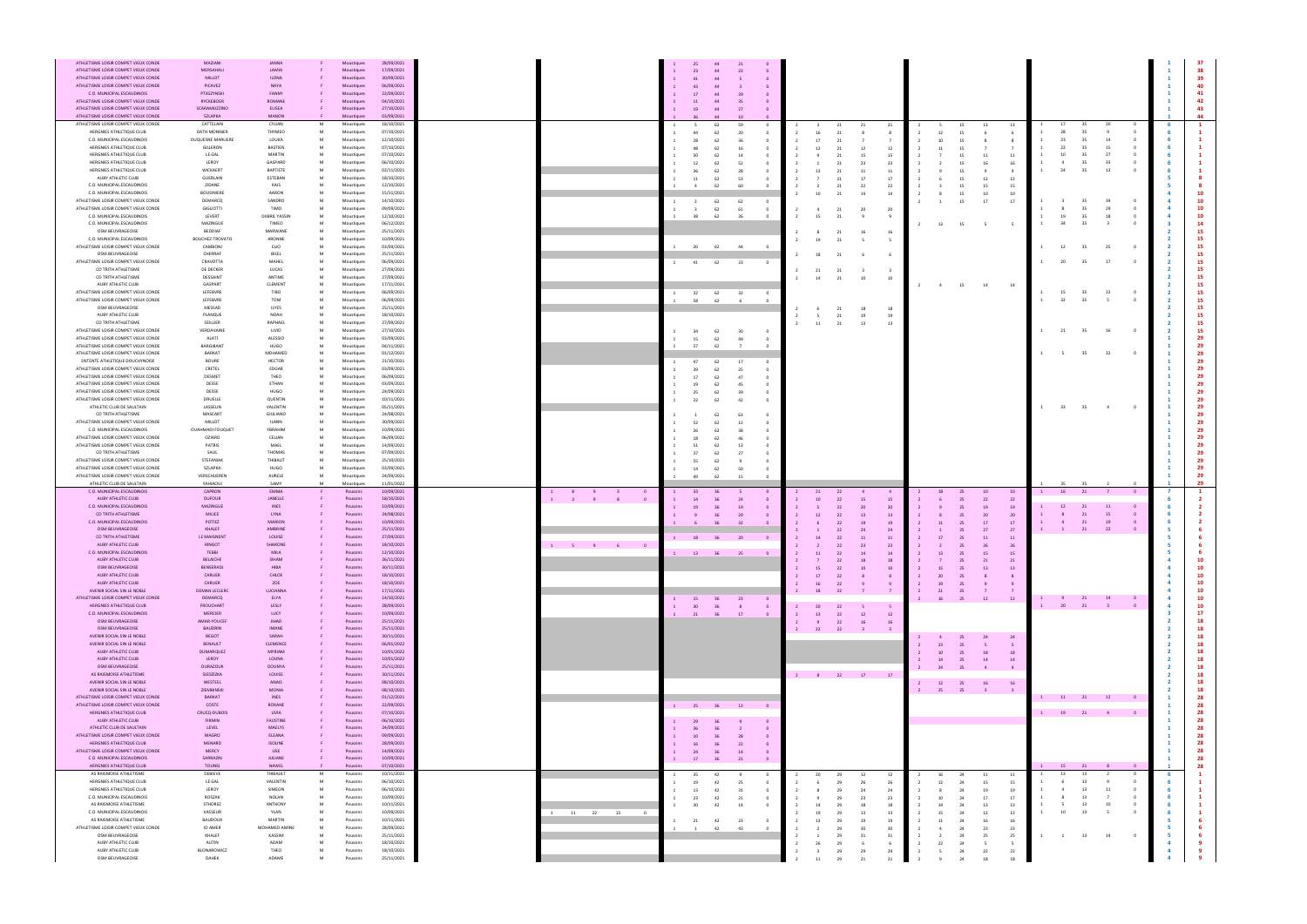| AVENIR SOCIAL SIN LE NOBLE<br>AVENIR SOCIAL SIN LE NOBLE<br>C.O. MUNICIPAL ESCAUDINOIS<br>ATHLETISME LOISIR COMPET VIEUX CONDE<br>AS RAISMOISE ATHLETISME<br><b>OSM BEUVRAGEOISE</b><br>AS RAISMOISE ATHLETISME<br>AVENIR SOCIAL SIN LE NOBLE<br><b>AUBY ATHLETIC CLUB</b><br>C.O. MUNICIPAL ESCAUDINOIS<br>CO TRITH ATHLETISME<br>C.O. MUNICIPAL ESCAUDINOIS<br>CO TRITH ATHLETISME<br>C.O. MUNICIPAL ESCAUDINOIS<br>C.O. MUNICIPAL ESCAUDINOIS<br>CO TRITH ATHLETISME<br>AUBY ATHLETIC CLUB<br><b>GAYANT ATHLETISME</b>                                                                               | <b>DARQUES</b><br><b>DUPONT JAWORSKI</b><br>EMBOUAZZA<br>GANCHEGUI<br><b>HUGUET</b><br>MESSAD<br>ROBERT<br>VERHOEYE<br><b>VIGNAIS</b><br>AMAZOZ<br><b>DESPRET</b><br><b>HUREZ</b><br>PETIT<br><b>BAHRI</b><br>BENKADDOUR<br>DESSAINT<br>GASPART<br>HADDOUCHE                        | <b>ROBIN</b><br><b>NOE</b><br>CAMIL<br><b>TOM</b><br>ZACHARY<br>AMJAD<br><b>BASTIEN</b><br>VALENTIN<br>GREGORY<br>SOHEIL<br><b>TIMEO</b><br><b>NOAM</b><br><b>CLEMENT</b><br>NAHEL<br>ZINEDINE<br><b>BAPTISTE</b><br>MAXENCE<br>ABDELMAJID                       | 04/10/2021<br>Poussins<br>08/10/2021<br>Poussins<br>12/10/2021<br>Poussins<br>10/09/2021<br>Poussins<br>30/11/2021<br>Poussins<br>25/11/2021<br>Poussins<br>30/11/2021<br>Poussins<br>04/10/2021<br>Poussins<br>18/10/2021<br>Poussins<br>25/10/2021<br>Poussins<br>27/09/2021<br>Poussins<br>22/09/2021<br>Poussins<br>25/10/2021<br>Poussins<br>12/10/2021<br>Poussins<br>12/10/2021<br>Poussins<br>27/09/2021<br>Poussins<br>17/11/2021<br>Poussins<br>07/01/2022<br>Poussins                                                                                                          |                                         | 22<br>13<br>11<br>17<br>22 |                                                     | 29<br>23<br>10<br>17<br>∩ר<br>20<br>28<br>16<br>14<br>29<br>- 29<br>-29<br>29<br>15<br>15 | 24<br>21<br>24<br>- 14<br>10<br>24<br>20<br>20<br>26           |  |
|---------------------------------------------------------------------------------------------------------------------------------------------------------------------------------------------------------------------------------------------------------------------------------------------------------------------------------------------------------------------------------------------------------------------------------------------------------------------------------------------------------------------------------------------------------------------------------------------------------|-------------------------------------------------------------------------------------------------------------------------------------------------------------------------------------------------------------------------------------------------------------------------------------|------------------------------------------------------------------------------------------------------------------------------------------------------------------------------------------------------------------------------------------------------------------|-------------------------------------------------------------------------------------------------------------------------------------------------------------------------------------------------------------------------------------------------------------------------------------------------------------------------------------------------------------------------------------------------------------------------------------------------------------------------------------------------------------------------------------------------------------------------------------------|-----------------------------------------|----------------------------|-----------------------------------------------------|-------------------------------------------------------------------------------------------|----------------------------------------------------------------|--|
| C.O. MUNICIPAL ESCAUDINOIS<br>CO TRITH ATHLETISME<br>OSM BEUVRAGEOISE<br>C.O. MUNICIPAL ESCAUDINOIS<br>OSM BEUVRAGEOISE<br><b>C.O. MUNICIPAL ESCAUDINOIS</b><br>ATHLETISME LOISIR COMPET VIEUX CONDE<br>ATHLETISME LOISIR COMPET VIEUX CONDE<br>ATHLETISME LOISIR COMPET VIEUX CONDE<br>ATHLETISME LOISIR COMPET VIEUX CONDE<br>C.O. MUNICIPAL ESCAUDINOIS<br>ATHLETISME LOISIR COMPET VIEUX CONDE<br>ATHLETISME LOISIR COMPET VIEUX CONDE<br>CO TRITH ATHLETISME                                                                                                                                       | <b>HELOIR</b><br>MACREZ<br>NASSRALLAH<br>OUAHMADI-FOUQUET<br>SMIMID<br>CARROZZA<br><b>HABRYKA LOSSE</b><br>LORIAUX<br>LEFEVRE<br>MAZIANI<br><b>OUAHMADI FOUQUET</b><br><b>OZIARD</b><br><b>TAILLEZ</b><br><b>COET</b>                                                               | LENAEL<br>SACHA<br><b>IMRANE</b><br>YASSIN-AZIZ<br>AYMANE<br><b>MICHEL</b><br>LEANDRE<br><b>MATHIS</b><br>SHEAN<br>SALMAN<br>YLIASS<br>LILIAN<br>QUENTIN<br>CASSANDRE                                                                                            | 10/09/2021<br>Poussins<br>14/09/2021<br>Poussins<br>25/11/2021<br>Poussins<br>10/09/2021<br>Poussins<br>25/11/2021<br>Poussins<br>10/09/2021<br>Poussins<br>17/09/2021<br>Poussins<br>10/09/2021<br>Poussins<br>06/09/2021<br>Poussins<br>NЛ<br>28/09/2021<br>Poussins<br>10/09/2021<br>Poussins<br>NЛ<br>06/09/2021<br>Poussins<br>14/09/2021<br>Poussins<br>07/09/2021<br>Seniors 1                                                                                                                                                                                                     |                                         | 22<br>17                   | 15<br>42                                            | -29<br>27<br>22<br>22<br>29                                                               | $\overline{7}$<br>6 <sup>6</sup><br>$\overline{\phantom{a}}$ 4 |  |
| ATHLETIC CLUB DE SAULTAIN<br>AVENIR SOCIAL SIN LE NOBLE<br>AVENIR SOCIAL SIN LE NOBLE<br><b>AUBY ATHLETIC CLUB</b><br>AVENIR SOCIAL SIN LE NOBLE<br><b>GAYANT ATHLETISME</b><br>HERGNIES ATHLETIQUE CLUB<br>AS RAISMOISE ATHLETISME<br>AS RAISMOISE ATHLETISME<br>ENTENTE ATHLETIQUE DOUCHYNOISE<br>JEUNESSE CAPPELLOISE ATHLETISME<br>CO TRITH ATHLETISME                                                                                                                                                                                                                                              | <b>DEBLIQUIS</b><br>LAOUEDJ<br><b>LECIGNE</b><br><b>BELAICHE</b><br><b>BERTIN</b><br><b>BOUBEKER</b><br>COURCEL<br>CROMBEZ<br>FONTENEAU<br>GADEYNE<br>WEUTEN<br>BAMESSAOUD                                                                                                          | SARAH<br>SEPHORA<br><b>EMILIE</b><br><b>IMEN</b><br>MELANIE<br>ASMA<br>SANDY<br>ANNAELLE<br>ELISA<br>SUZON<br>AMBRE<br><b>EMILIE</b>                                                                                                                             | 06/10/2021<br>Seniors 1<br>29/11/2021<br>Seniors 1<br>04/10/2021<br>Seniors 1<br>26/11/2021<br>Seniors 1<br>04/01/2022<br>Seniors 1<br>18/01/2022<br>Seniors 1<br>28/09/2021<br>Seniors 1<br>30/11/2021<br>Seniors 1<br>11/01/2022<br>Seniors 1<br>29/11/2021<br>Seniors 1<br>22/09/2021<br>Seniors 1<br>07/09/2021<br>Seniors 1                                                                                                                                                                                                                                                          | $\overline{3}$ $\overline{4}$           |                            |                                                     |                                                                                           | $\overline{4}$                                                 |  |
| HERGNIES ATHLETIQUE CLUB<br>C.O. MUNICIPAL ESCAUDINOIS<br>C.O. MUNICIPAL ESCAUDINOIS<br>AS RAISMOISE ATHLETISME<br><b>GAYANT ATHLETISME</b><br><b>AUBY ATHLETIC CLUB</b><br>ANICHE ATHLETISME CLUB<br>CO TRITH ATHLETISME<br><b>OSM BEUVRAGEOISE</b><br>CO TRITH ATHLETISME<br><b>AUBY ATHLETIC CLUB</b><br>AS RAISMOISE ATHLETISME<br>AVENIR SOCIAL SIN LE NOBLE                                                                                                                                                                                                                                       | <b>MENU</b><br><b>AUTES</b><br>CRASNAULT<br>LECOMTE<br><b>BLASSEL</b><br>GUERLAIN<br>KSIAZKIEWICZ<br><b>BOULET</b><br><b>DIAKITE</b><br><b>PUKICA</b><br>ARQUIN<br><b>BAZZO BORTOT</b><br><b>BERQUEZ</b>                                                                            | <b>CLEMENT</b><br><b>THOMAS</b><br>ELIE<br>JULIEN<br>LOIC<br><b>ENRIQUE</b><br><b>MORGAN</b><br>THIBAULT<br>SEYDOU<br><b>CLEMENT</b><br><b>NICOLAS</b><br>SYMON<br>ADRIEN                                                                                        | 11/10/2021<br>Seniors 1<br>NЛ<br>22/09/2021<br>Seniors 1<br>22/09/2021<br>Seniors 1<br>30/11/2021<br>Seniors 1<br>07/01/2022<br>Seniors 1<br>26/11/2021<br>Seniors 1<br>13/10/2021<br>Seniors 1<br>14/09/2021<br>Seniors 1<br>25/11/2021<br>Seniors 1<br>07/09/2021<br>Seniors 1<br>10/01/2022<br>Seniors 1<br>10/11/2021<br>Seniors 1<br>04/10/2021<br>Seniors 1                                                                                                                                                                                                                         |                                         | 10                         |                                                     | 12<br>12<br>14<br>14<br>10<br>10                                                          | 10<br>-13<br>16<br>17<br>16<br>11<br>15<br>- 18                |  |
| AS RAISMOISE ATHLETISME<br>JEUNESSE CAPPELLOISE ATHLETISME<br>AS RAISMOISE ATHLETISME<br>OSM BEUVRAGEOISE<br>ENTENTE ATHLETIQUE DOUCHYNOISE<br>JEUNESSE CAPPELLOISE ATHLETISME<br>DENAIN ATHLETIQUE CLUB<br>AS RAISMOISE ATHLETISME<br>AVENIR SOCIAL SIN LE NOBLE<br>CO TRITH ATHLETISME<br>HERGNIES ATHLETIQUE CLUB<br>HERGNIES ATHLETIQUE CLUB                                                                                                                                                                                                                                                        | <b>BODET</b><br><b>DENOLF</b><br><b>DUFIEF</b><br>HOUAIRI<br><b>HUREZ</b><br><b>LESCOP</b><br><b>METAOUI</b><br>RAMETTE<br>VENANT<br><b>CHERUBIN</b><br>KOPCZINSKI<br>TIRLEMONT                                                                                                     | MAXIME<br>KEVIN<br><b>BASTIEN</b><br><b>MILEDINE</b><br>YOANN<br>GUILLAUME<br>MAXENCE<br>ANTOINE<br>JOCELYN<br><b>ALEXIS</b><br>TANGUY<br>HUGO                                                                                                                   | 10/11/2021<br>Seniors 1<br>22/09/2021<br>Seniors 1<br>30/11/2021<br>Seniors 1<br>25/11/2021<br>Seniors 1<br>10/01/2022<br>Seniors 1<br>22/09/2021<br>Seniors 1<br>03/11/2021<br>Seniors 1<br>30/11/2021<br>Seniors 1<br>10/01/2022<br>Seniors 1<br>14/09/2021<br>Seniors 1<br>02/11/2021<br>Seniors 1<br>09/11/2021<br>Seniors 1                                                                                                                                                                                                                                                          | 14<br>12                                | 13                         |                                                     | 12<br>11<br>12<br>12<br>12                                                                | 14<br>16<br>12                                                 |  |
| ATHLETISME LOISIR COMPET VIEUX CONDE<br>ATHLETISME LOISIR COMPET VIEUX CONDE<br>AVENIR SOCIAL SIN LE NOBLE<br>AVENIR SOCIAL SIN LE NOBLE<br>HERGNIES ATHLETIQUE CLUB<br>ENTENTE ATHLETIQUE DOUCHYNOISE<br>ENTENTE ATHLETIQUE DOUCHYNOISE<br>ENTENTE ATHLETIQUE DOUCHYNOISE<br>ENTENTE ATHLETIQUE DOUCHYNOISE<br><b>AUBY ATHLETIC CLUB</b><br>ATHLETISME LOISIR COMPET VIEUX CONDE<br>ENTENTE ATHLETIQUE DOUCHYNOISE<br>ENTENTE ATHLETIQUE DOUCHYNOISE                                                                                                                                                   | FLAMME<br>PAGANO<br>KOZAK<br><b>MOULDI</b><br>LE GAL<br>SANTENS<br><b>BOUDRY</b><br><b>DROMBRY-VERQUIN</b><br>FLAMENT<br>GASPART<br>LEFEVRE<br><b>LISON</b><br><b>BOURE</b>                                                                                                         | <b>MARIE JEANNE</b><br>LAURA<br>PAULINE<br>AURORE<br>HELENE<br>LAURELINE<br>EDWIGE<br><b>DELPHINE</b><br><b>EMILIE</b><br>HELENE<br><b>CINDY</b><br>RACHEL<br>PHILIPPE                                                                                           | 10/09/2021<br>Seniors 2<br>06/09/2021<br>Seniors 2<br>08/11/2021<br>Seniors 2<br>04/10/2021<br>Seniors 2<br>07/10/2021<br>Seniors 2<br>10/01/2022<br>Seniors <sub>2</sub><br>10/01/2022<br>Seniors 2<br>10/01/2022<br>Seniors 2<br>29/11/2021<br>Seniors 2<br>17/11/2021<br>Seniors 2<br>04/11/2021<br>Seniors <sub>2</sub><br>10/01/2022<br>Seniors 2<br>29/11/2021<br>Seniors 2<br>M .                                                                                                                                                                                                  | 22                                      |                            | 12 <sup>1</sup><br>12<br>12<br>13<br>12<br>11<br>11 | $\overline{4}$<br>$\sim$ 4                                                                | 12<br>10<br>10<br>10<br>$-6$<br>$-6$<br>10<br>10               |  |
| CO TRITH ATHLETISME<br>CO TRITH ATHLETISME<br>CO TRITH ATHLETISME<br>DENAIN ATHLETIQUE CLUB<br>CO TRITH ATHLETISME<br>CO TRITH ATHLETISME<br>ENTENTE ATHLETIQUE DOUCHYNOISE<br>ENTENTE ATHLETIQUE DOUCHYNOISE<br>ENTENTE ATHLETIQUE DOUCHYNOISE<br>AVENIR SOCIAL SIN LE NOBLE<br>ENTENTE ATHLETIQUE DOUCHYNOISE<br>CO TRITH ATHLETISME<br>ATHLETISME LOISIR COMPET VIEUX CONDE<br>ATHLETISME LOISIR COMPET VIEUX CONDE<br>JEUNESSE CAPPELLOISE ATHLETISME<br><b>GAYANT ATHLETISME</b><br>JEUNESSE CAPPELLOISE ATHLETISME<br>AS RAISMOISE ATHLETISME<br>DENAIN ATHLETIQUE CLUB<br>DENAIN ATHLETIQUE CLUB | LAGACE<br>MASCART<br><b>MOREAU</b><br><b>ASTRION</b><br>CONREUR<br>CRISPATZU<br><b>FINOT</b><br>GRARD<br>PIWON<br><b>SCHMITT</b><br>VANHUYSSE<br>BAMESSAOUD<br><b>BOULANGER</b><br>FLAMME<br><b>BAERT</b><br><b>BOLDO</b><br>CHARLEMAGNE<br>DEBLONDE<br><b>DEGROISE</b><br>DEGROISE | GUILLAUME<br><b>BRUNO</b><br>SEBASTIEN<br>PIERRE<br>LOIC<br>MASSIMO<br>YANN<br><b>CEDRIC</b><br><b>GUILLAUME</b><br>ALEXANDRE<br><b>NICOLAS</b><br>HAMZA<br>JULIEN<br>KEVIN<br><b>DAVID</b><br><b>NICOLAS</b><br>LIONEL<br>THOMAS<br><b>GEOFFREY</b><br>JONATHAN | 29/11/2021<br>Seniors 2<br>24/08/2021<br>Seniors 2<br>24/08/2021<br>Seniors 2<br>03/11/2021<br>Seniors 2<br>07/09/2021<br>Seniors 2<br>14/09/2021<br>Seniors 2<br>29/11/2021<br>Seniors 2<br>29/11/2021<br>Seniors 2<br>10/01/2022<br>Seniors 2<br>04/10/2021<br>Seniors 2<br>01/12/2021<br>Seniors 2<br>07/09/2021<br>Seniors 2<br>06/09/2021<br>Seniors 2<br>10/09/2021<br>Seniors 2<br>26/11/2021<br>Seniors 2<br>07/01/2022<br>Seniors 2<br>06/09/2021<br>Seniors <sub>2</sub><br>30/11/2021<br>Seniors <sub>2</sub><br>03/11/2021<br>Seniors <sub>2</sub><br>03/11/2021<br>Seniors 2 | 22<br>20<br>18<br>30<br>$10^{-1}$<br>38 | 10 <sup>1</sup>            | 23<br>10                                            | 12<br>17<br>19<br>19<br>17<br>15<br>17<br>16<br>16<br>18<br>17<br>17<br>17                | 21<br>11<br>13<br>10<br>19<br>21<br>23<br>15                   |  |
| ENTENTE ATHLETIQUE DOUCHYNOISE<br>ENTENTE ATHLETIQUE DOUCHYNOISE<br>AVENIR SOCIAL SIN LE NOBLE                                                                                                                                                                                                                                                                                                                                                                                                                                                                                                          | <b>DROMBRY</b><br><b>FLAMENT</b><br>LECOMTE                                                                                                                                                                                                                                         | JULIEN<br>SEBASTIEN<br>SYLVAIN                                                                                                                                                                                                                                   | 10/01/2022<br>Seniors 2<br>29/11/2021<br>Seniors <sub>2</sub><br>04/10/2021<br>Seniors 2                                                                                                                                                                                                                                                                                                                                                                                                                                                                                                  |                                         |                            |                                                     | 17<br>16                                                                                  | 21<br>12<br>22<br>21                                           |  |

| 4<br>4<br>4<br>4<br>4<br>4<br>4<br>4<br>4<br>3<br>3<br>3<br>3<br>2<br>$\overline{\mathbf{2}}$<br>$\overline{\mathbf{2}}$<br>$\overline{\mathbf{2}}$<br>$\overline{\mathbf{2}}$<br>$\overline{\mathbf{2}}$<br>$\overline{\mathbf{2}}$<br>$\overline{\mathbf{2}}$<br>2<br>2<br>1<br>1<br>$\mathbf{1}$<br>1<br>1<br>1<br>$\mathbf{1}$<br>1<br>$\overline{\bf{5}}$<br>3<br>3<br>3<br>$\overline{\mathbf{c}}$<br>$\overline{\mathbf{2}}$<br>$\overline{\mathbf{c}}$<br>$\overline{\mathbf{c}}$<br>$\overline{\mathbf{c}}$<br>$\overline{\mathbf{2}}$<br>$\overline{\mathbf{2}}$<br>$\overline{\mathbf{2}}$<br>$\frac{1}{2}$ | 9<br>9<br>9<br>9<br>9<br>9<br>9<br>9<br>9<br>21<br>21<br>21<br>21<br>25<br>25<br>25<br>25<br>25<br>25<br>25<br>25<br>25<br>25<br>35<br>35<br>35<br>35<br>35<br>35<br>35<br>35<br>$\mathbf{1}$<br>$\overline{\mathbf{c}}$<br>$\overline{\mathbf{c}}$<br>2 5 5 5 5<br>$\frac{1}{5}$<br>5<br>5<br>5<br>13 |
|------------------------------------------------------------------------------------------------------------------------------------------------------------------------------------------------------------------------------------------------------------------------------------------------------------------------------------------------------------------------------------------------------------------------------------------------------------------------------------------------------------------------------------------------------------------------------------------------------------------------|--------------------------------------------------------------------------------------------------------------------------------------------------------------------------------------------------------------------------------------------------------------------------------------------------------|
| 7<br>5<br>5<br>5<br>4<br>4<br>4<br>3<br>3<br>3<br>$\overline{\mathbf{c}}$<br>$\overline{\mathbf{c}}$<br>$\overline{\mathbf{2}}$<br>$\overline{\mathbf{2}}$<br>$\overline{\mathbf{2}}$<br>$\overline{\mathbf{2}}$<br>2<br>$\overline{\mathbf{c}}$<br>$\overline{\mathbf{c}}$<br>$\overline{\mathbf{c}}$<br>2<br>$\overline{\mathbf{c}}$<br>$\mathbf{1}$<br>$\mathbf{1}$<br>$\overline{1}$                                                                                                                                                                                                                               | $\mathbf{1}$<br>$\overline{\mathbf{c}}$<br>$\overline{\mathbf{c}}$<br>$\overline{\mathbf{c}}$<br>5<br>5<br>5<br>8<br>8<br>8<br>11<br>11<br>11<br>11<br>11<br>11<br>11<br>11<br>11<br>11<br>11<br>11<br>23<br>23<br>23                                                                                  |
| 7<br>6<br>4<br>4<br>4<br>4                                                                                                                                                                                                                                                                                                                                                                                                                                                                                                                                                                                             | $\mathbf{1}$<br>$\overline{\mathbf{c}}$<br>3<br>3<br>3<br>3<br>7<br>77777                                                                                                                                                                                                                              |
| 65554<br>4<br>4<br>4<br>4<br>4<br>4<br>4<br>3<br>3<br>3<br>$\overline{\mathbf{c}}$<br>$\begin{array}{c} 2 \\ 2 \\ 2 \end{array}$<br>2<br>$\overline{\mathbf{c}}$<br>$\frac{2}{2}$<br>$\overline{\mathbf{2}}$                                                                                                                                                                                                                                                                                                                                                                                                           | $\frac{1}{2}$<br>25555555<br>5<br>13<br>13<br>13<br>16<br>16<br>16<br>16<br>16<br>16<br>16<br>16<br>16                                                                                                                                                                                                 |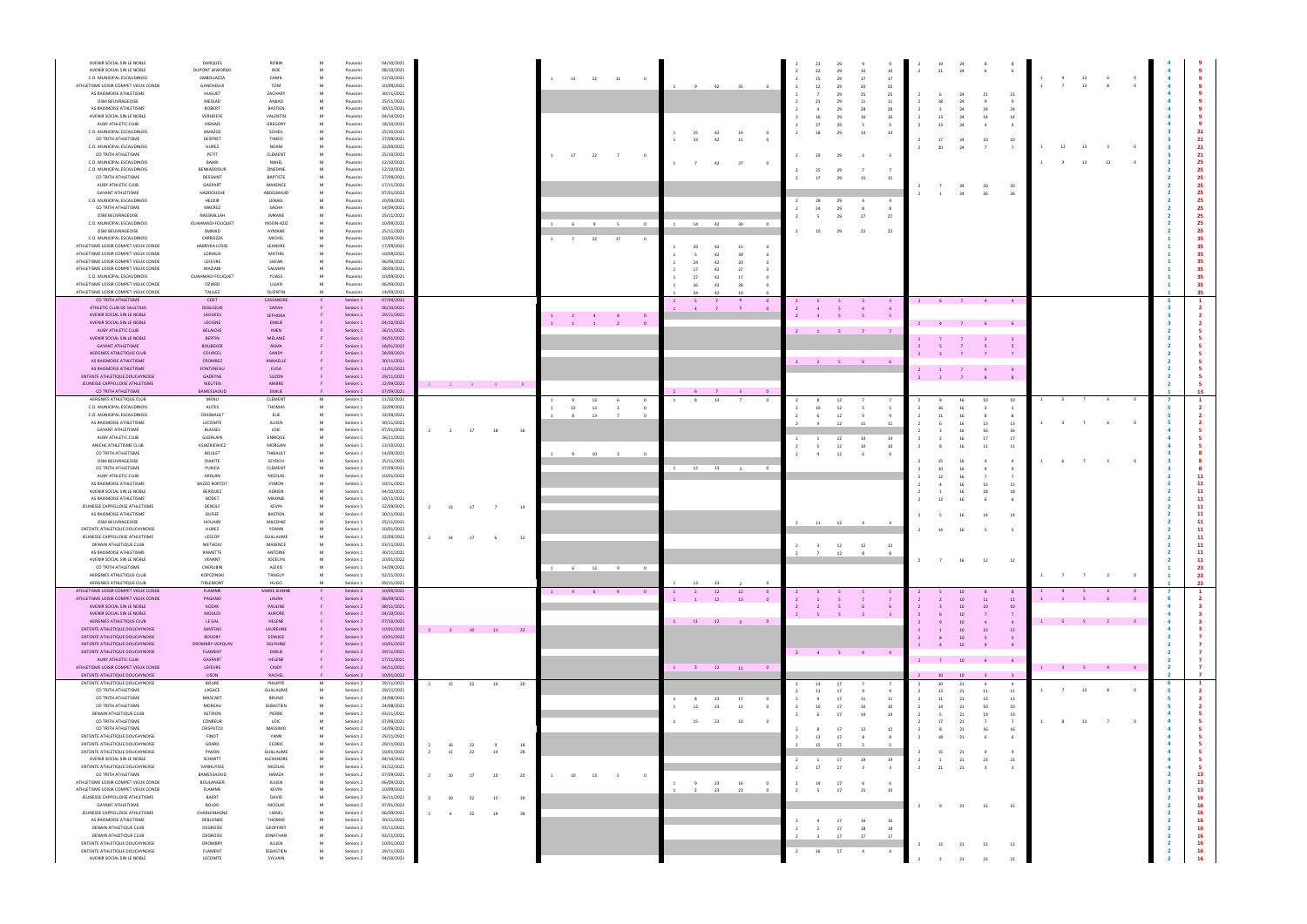| AVENIR SOCIAL SIN LE NOBLE                                             | <b>MABRIER</b>                       | SAMUEL                              | M<br>Seniors 2                                 | 17/11/2021               |          |                        |    |                      |    |    |    |           |                             |          | 19  |                  |                |           |                            |          |  |
|------------------------------------------------------------------------|--------------------------------------|-------------------------------------|------------------------------------------------|--------------------------|----------|------------------------|----|----------------------|----|----|----|-----------|-----------------------------|----------|-----|------------------|----------------|-----------|----------------------------|----------|--|
| JEUNESSE CAPPELLOISE ATHLETISME                                        | <b>MERCIER</b>                       | TOM                                 | Seniors 2<br>M                                 | 26/11/2021               |          | 22<br>$-11$            |    |                      |    |    |    |           |                             |          |     |                  |                |           |                            |          |  |
| ENTENTE ATHLETIQUE DOUCHYNOISE<br>ENTENTE ATHLETIQUE DOUCHYNOISE       | QUINET<br>VERBEKE                    | LOIC<br><b>TIMOTHEE</b>             | Seniors 2<br>M<br>Seniors 2<br>M               | 11/01/2022<br>10/01/2022 |          |                        |    |                      |    |    |    |           |                             |          |     |                  |                | -21       |                            |          |  |
| HERGNIES ATHLETIQUE CLUB                                               | <b>CATELIN</b>                       | JEREMY                              | M<br>Seniors 2                                 | 06/10/2021               |          |                        |    |                      |    |    |    |           |                             |          |     | 20               |                |           |                            |          |  |
| CO TRITH ATHLETISME                                                    | LEJAY                                | LIDWINE                             | Vétéran 1                                      | 07/09/2021               | 12<br>17 | 16                     |    |                      |    |    |    |           |                             |          |     |                  |                |           |                            |          |  |
| ATHLETISME LOISIR COMPET VIEUX CONDE<br>HERGNIES ATHLETIQUE CLUB       | <b>FERNANDES MOULARD</b><br>GOEMAES  | SEVERINE<br>SABRINA                 | Vétéran 1<br>Vétéran 1                         | 10/09/2021<br>06/10/2021 |          |                        |    |                      |    |    |    |           |                             |          |     |                  |                | 14        |                            |          |  |
| AVENIR SOCIAL SIN LE NOBLE                                             | <b>CAPLIEZ</b>                       | LAURENCE                            | Vétéran 1                                      | 04/10/2021               |          |                        |    |                      |    |    |    |           |                             |          |     |                  |                | 13        |                            |          |  |
| AVENIR SOCIAL SIN LE NOBLE                                             | <b>MAJCHRZAK</b>                     | MARIE-LAURE                         | Vétéran 1                                      | 04/10/2021               |          |                        |    | <b>13</b>            |    |    |    |           |                             |          |     |                  |                | 17        |                            |          |  |
| ENTENTE ATHLETIQUE DOUCHYNOISE<br>ENTENTE ATHLETIQUE DOUCHYNOISE       | BERNARD<br>CHAMPENOIS                | <b>LUCILE</b><br><b>KATHY</b>       | Vétéran 1<br>Vétéran 1                         | 29/11/2021<br>29/11/2021 |          |                        |    |                      |    |    |    |           |                             |          |     |                  |                | -18       |                            |          |  |
| AVENIR SOCIAL SIN LE NOBLE                                             | <b>DELABY</b>                        | VERONIQUE                           | Vétéran 1                                      | 08/10/2021               |          |                        |    |                      |    |    |    |           |                             |          |     |                  |                |           |                            |          |  |
| ENTENTE ATHLETIQUE DOUCHYNOISE                                         | LEMAIRE                              | AUDREY                              | Vétéran 1                                      | 29/11/2021               |          |                        |    |                      |    |    |    |           |                             |          |     |                  |                | <b>12</b> |                            |          |  |
| AVENIR SOCIAL SIN LE NOBLE<br>AVENIR SOCIAL SIN LE NOBLE               | MARLIER<br>PELISSIER                 | <b>MARIE</b><br><b>NATHALIE</b>     | Vétéran 1<br>Vétéran 1                         | 29/10/2021<br>04/10/2021 |          |                        |    |                      |    |    |    |           |                             |          |     |                  |                |           |                            |          |  |
| ENTENTE ATHLETIQUE DOUCHYNOISE                                         | RIGAUT                               | MAGALI                              | Vétéran 1                                      | 10/01/2022               | 17       | 34<br>17               |    |                      |    |    |    |           |                             |          |     |                  |                |           |                            |          |  |
| HERGNIES ATHLETIQUE CLUB<br>ATHLETISME LOISIR COMPET VIEUX CONDE       | SAEGERMAN<br><b>DERBAL</b>           | <b>DOMINIQUE</b><br><b>DEBORAH</b>  | Vétéran 1<br>Vétéran 1                         | 06/10/2021<br>09/09/2021 |          |                        |    |                      |    |    |    |           |                             |          | 13  |                  |                |           |                            |          |  |
| ATHLETISME LOISIR COMPET VIEUX CONDE                                   | LEROY                                | VALERIE                             | Vétéran 1                                      | 25/10/2021               |          |                        |    |                      |    |    |    |           |                             |          |     |                  |                |           |                            |          |  |
| ATHLETISME LOISIR COMPET VIEUX CONDE                                   | PINON                                | <b>MARIE</b>                        | Vétéran 1                                      | 22/09/2021               |          |                        |    |                      | 14 |    |    |           |                             |          |     |                  |                |           |                            |          |  |
| AVENIR SOCIAL SIN LE NOBLE<br>AVENIR SOCIAL SIN LE NOBLE               | BELHADJI<br>CASSE                    | <b>SHIRLEY</b><br><b>VIRGINIE</b>   | Vétéran 1<br>Vétéran 1                         | 04/10/2021<br>24/11/2021 |          |                        |    |                      |    |    |    |           |                             |          |     | 18<br>15         |                | 15        |                            |          |  |
| <b>AUBY ATHLETIC CLUB</b>                                              | <b>COUILLET</b>                      | LAURIE                              | Vétéran 1                                      | 10/01/2022               |          |                        |    |                      |    |    |    | 16        | 18                          |          |     | 18<br>19         |                | 19        |                            |          |  |
| AVENIR SOCIAL SIN LE NOBLE                                             | <b>DUPRIEZ</b>                       | CAROLINE                            | Vétéran 1<br><b>Contract Contract Contract</b> | 17/11/2021               |          |                        |    |                      |    |    |    |           | 9 18 12                     |          |     |                  |                |           |                            |          |  |
| AVENIR SOCIAL SIN LE NOBLE<br>HERGNIES ATHLETIQUE CLUB                 | GHEYSEN<br>WAMBECQ                   | SABINE<br>SOPHIE                    | Vétéran 1<br>Vétéran 1                         | 29/11/2021<br>28/09/2021 |          |                        |    |                      |    |    |    |           |                             |          | 16  | 18 5             |                |           | 8                          |          |  |
| ATHLETISME LOISIR COMPET VIEUX CONDE                                   | BEAUJARD                             | <b>AURORE</b>                       | Vétéran 1                                      | 04/11/2021               |          |                        |    |                      |    |    |    |           |                             |          |     |                  |                |           |                            |          |  |
| HERGNIES ATHLETIQUE CLUB                                               | LEROY-BASILE                         | AUDREY                              | Vétéran 1                                      | 28/09/2021               |          |                        |    |                      |    |    |    |           |                             |          |     |                  |                |           |                            |          |  |
| CO TRITH ATHLETISME<br>CO TRITH ATHLETISME                             | <b>SROKA GREAUX</b><br><b>DOBEUF</b> | NATHALIE<br><b>VINCENT</b>          | Vétéran 1<br>Vétéran 1<br>M                    | 11/10/2021<br>14/09/2021 |          |                        |    |                      |    |    |    |           |                             |          |     |                  |                |           |                            |          |  |
| CO TRITH ATHLETISME                                                    | <b>MACREZ</b>                        | JULIEN                              | Vétéran 1<br>M                                 | 24/08/2021               |          |                        |    |                      |    |    |    |           |                             |          |     |                  |                |           |                            |          |  |
| C.O. MUNICIPAL ESCAUDINOIS                                             | MATHIEU                              | <b>DIDIER</b>                       | Vétéran                                        | 10/09/2021               |          |                        |    |                      |    |    |    |           |                             |          |     |                  |                |           |                            |          |  |
| CO TRITH ATHLETISME<br>CO TRITH ATHLETISME                             | BAMESSAOUD<br><b>DEHOVE</b>          | MUSTAPHA<br>DAVID                   | Vétéran<br>M<br>Vétéran 1<br>M                 | 07/09/2021<br>07/09/2021 |          |                        |    |                      |    |    |    |           |                             |          |     |                  |                |           |                            |          |  |
| ATHLETISME LOISIR COMPET VIEUX CONDE                                   | MARTINEZ                             | <b>JEROME</b>                       | Vétéran<br>M                                   | 14/09/2021               |          |                        |    |                      |    |    |    |           |                             |          |     |                  |                |           |                            |          |  |
| CO TRITH ATHLETISME                                                    | OUTTIER                              | LAURENT                             | Vétéran<br>M                                   | 14/09/2021               |          |                        |    |                      |    |    |    |           |                             |          |     |                  |                |           |                            |          |  |
| ENTENTE ATHLETIQUE DOUCHYNOISE<br>AVENIR SOCIAL SIN LE NOBLE           | SUEL<br><b>BARELLE</b>               | SAMUEL<br>FREDDY                    | Vétéran<br>M<br>Vétéran                        | 29/11/2021<br>04/10/2021 |          | 56                     | 10 | 28<br>20             |    |    |    |           |                             |          |     |                  |                |           |                            |          |  |
| HERGNIES ATHLETIQUE CLUB                                               | <b>BLANCHART</b>                     | ROMARIC                             | Vétéran<br>M                                   | 03/09/2021               |          |                        |    |                      |    |    |    |           |                             |          |     |                  |                |           |                            |          |  |
| DENAIN ATHLETIQUE CLUB<br>ATHLETISME LOISIR COMPET VIEUX CONDE         | <b>DE RYCKE</b><br>JABLONSKI         | EDDY<br>SEBASTIEN                   | Vétéran<br>Vétéran<br>M                        | 09/11/2021<br>06/09/2021 |          |                        |    |                      |    |    |    |           |                             |          |     |                  |                |           |                            |          |  |
| ANICHE ATHLETISME CLUB                                                 | KACED                                | LILIAN                              | Vétéran                                        | 13/10/2021               |          |                        |    | 28<br>22             |    |    |    |           |                             |          |     |                  |                |           |                            |          |  |
| CO TRITH ATHLETISME                                                    | LAURENT                              | JULIEN                              | Vétéran<br>M                                   | 25/10/2021               |          |                        |    |                      |    |    |    |           |                             |          |     |                  |                |           |                            |          |  |
| HERGNIES ATHLETIQUE CLUB<br>DENAIN ATHLETIQUE CLUB                     | LEROY<br>VERDIERE                    | BENJAMIN<br>SYLVAIN                 | Vétéran<br>M<br>Vétéran<br>M                   | 06/12/2021               |          |                        |    |                      |    |    | 40 |           |                             |          |     |                  |                |           |                            |          |  |
| C.O. MUNICIPAL ESCAUDINOIS                                             | ZIDANE                               | <b>MEHDI</b>                        | Vétéran                                        | 03/11/2021<br>12/10/2021 |          |                        |    | 28<br>28             |    |    |    |           |                             |          |     |                  |                |           |                            |          |  |
| ENTENTE ATHLETIQUE DOUCHYNOISE                                         | <b>BOUDRY</b>                        | <b>FRANCOIS</b>                     | Vétéran 1<br>M                                 | 26/08/2021               |          |                        |    |                      |    |    |    |           |                             |          |     |                  |                | 12        |                            |          |  |
| DENAIN ATHLETIQUE CLUB<br>ENTENTE ATHLETIQUE DOUCHYNOISE               | BOULANGER<br>CHAMPENOIS              | WILLIAM<br><b>JEROME</b>            | Vétéran<br>Vétéran 1                           | 23/09/2021<br>29/11/2021 |          |                        |    |                      |    |    |    |           |                             |          |     | $\Omega$         |                |           |                            |          |  |
| CO TRITH ATHLETISME                                                    | ELSLANDER                            | <b>CYRIL</b>                        | Vétéran 1<br>M                                 | 08/11/2021               |          |                        |    |                      |    |    |    | 31        | 33                          | 35       | 38  | 44<br>-45<br>-44 |                | 45        |                            |          |  |
| HERGNIES ATHLETIQUE CLUB                                               | LEFEBVRE                             | <b>VINCENT</b>                      | Vétéran 1<br>M                                 | 28/09/2021               |          |                        |    |                      |    |    |    |           |                             |          |     |                  |                |           |                            | 23<br>23 |  |
| ENTENTE ATHLETIQUE DOUCHYNOISE<br>CO TRITH ATHLETISME                  | LEROY<br>POGODA                      | LUDOVIC<br>SEBASTIEN                | Vétéran 1<br>M<br>Vétéran 1<br>M               | 29/11/2021<br>07/09/2021 |          |                        |    |                      |    |    |    |           |                             |          |     |                  |                |           |                            |          |  |
| HERGNIES ATHLETIQUE CLUB                                               | SAEGERMAN                            | ARNAUD                              | Vétéran<br>M                                   | 06/10/2021               |          |                        | 23 | 28                   | 32 | 40 | 10 |           |                             |          |     |                  |                |           |                            |          |  |
| ENTENTE ATHLETIQUE DOUCHYNOISE                                         | VERQUIN                              | YVES-MARIE                          | Vétéran 1<br>M                                 | 29/11/2021               |          |                        |    |                      |    |    |    |           | 33                          |          |     |                  |                |           |                            |          |  |
| ENTENTE ATHLETIQUE DOUCHYNOISE<br>ATHLETISME LOISIR COMPET VIEUX CONDE | <b>VINCENT</b><br>BRZEZINSKI         | MAXIME<br><b>VINCENT</b>            | Vétéran<br>M<br>Vétéran 1                      | 29/11/2021<br>10/09/2021 |          | 60                     |    |                      |    |    |    |           |                             |          |     |                  |                |           |                            |          |  |
| ATHLETISME LOISIR COMPET VIEUX CONDE                                   | <b>DERBAL</b>                        | <b>MEHDI</b>                        | Vétéran 1                                      | 09/09/2021               |          |                        |    |                      |    |    |    |           |                             |          | -25 | -25<br>22        |                | - 25      |                            |          |  |
| CO TRITH ATHLETISME                                                    | HAUTECOEUR                           | <b>CYRILLE</b>                      | Vétéran 1<br>NЛ                                | 27/09/2021               |          |                        |    |                      |    |    |    |           |                             |          |     |                  |                |           |                            |          |  |
| ENTENTE ATHLETIQUE DOUCHYNOISE<br>CO TRITH ATHLETISME                  | <b>HOLIN</b><br>LE MAIGNENT          | <b>MARC ANTOINE</b><br>ANTOINE      | Vétéran 1<br>M<br>Vétéran 1<br>M               | 29/11/2021<br>27/09/2021 |          |                        |    |                      |    |    |    |           |                             |          |     |                  |                |           |                            | 23       |  |
| ANICHE ATHLETISME CLUB                                                 | AYARI                                | HASSAN                              | Vétéran<br>M                                   | 23/11/2021               |          |                        |    |                      |    |    |    |           |                             |          |     |                  |                | ZO.       |                            |          |  |
| ANICHE ATHLETISME CLUB                                                 | <b>BAROLI</b>                        | <b>FRANCK</b>                       | Vétéran 1<br>NЛ                                | 22/11/2021               |          |                        |    |                      |    |    |    |           |                             |          |     |                  |                |           |                            |          |  |
| ANICHE ATHLETISME CLUB<br>ENTENTE ATHLETIQUE DOUCHYNOISE               | BENKHEDDA<br><b>CHOPIN</b>           | MOHAMMED<br>STEPHANE                | Vétéran<br>M<br>Vétéran 1<br>M                 | 10/01/2022<br>10/01/2022 |          |                        |    |                      |    |    |    |           |                             |          |     |                  |                |           |                            |          |  |
| AVENIR SOCIAL SIN LE NOBLE                                             | <b>DELOBELLE</b>                     | EMMANUEL                            | Vétéran<br>M                                   | 29/11/2021               |          |                        |    |                      |    |    |    |           |                             |          |     | -40              |                |           |                            |          |  |
| ATHLETISME LOISIR COMPET VIEUX CONDE                                   | DEMARCQ                              | MATHIEU                             | Vétéran<br>M                                   | 14/10/2021               |          |                        |    |                      |    |    |    |           |                             |          |     |                  |                |           |                            |          |  |
| JEUNESSE CAPPELLOISE ATHLETISME<br>HERGNIES ATHLETIQUE CLUB            | <b>FICOT</b><br><b>GOBERT</b>        | PIERRE<br>SAMUEL                    | Vétéran 1<br>M<br>Vétéran 1<br>M               | 06/09/2021<br>06/10/2021 |          | 64                     |    |                      |    |    |    |           |                             | 13       |     |                  |                |           |                            |          |  |
| ENTENTE ATHLETIQUE DOUCHYNOISE                                         | HAUCHART                             | <b>OLIVIER</b>                      | Vétéran<br>M                                   | 29/11/2021               |          |                        |    |                      |    |    |    |           | 33                          |          |     |                  |                |           |                            |          |  |
| AVENIR SOCIAL SIN LE NOBLE                                             | LEBLANC                              | JEAN-FRANCOIS                       | Vétéran 1<br>M                                 | 29/10/2021               |          |                        |    |                      |    |    |    |           |                             |          |     |                  |                |           |                            |          |  |
| CO TRITH ATHLETISME<br>DENAIN ATHLETIQUE CLUB                          | LEJAY<br><b>MENET</b>                | MICHAEL<br><b>BRICE</b>             | Vétéran 1<br>M<br>Vétéran                      | 07/09/2021<br>03/11/2021 |          |                        |    |                      |    |    |    |           |                             |          |     |                  |                | 43        |                            |          |  |
| <b>DENAIN ATHLETIQUE CLUB</b>                                          | <b>METAOUI</b>                       | MANUEL                              | Vétéran                                        | 03/11/2021               |          |                        |    |                      |    |    |    | 21        | $\overline{\phantom{1}}$ 33 | 15<br>15 |     |                  |                |           |                            |          |  |
| ENTENTE ATHLETIQUE DOUCHYNOISE<br>ENTENTE ATHLETIQUE DOUCHYNOISE       | NIHOUARN<br><b>VILCOT</b>            | VIANNEY<br><b>DAMIEN</b>            | Vétéran 1<br>Vétéran<br>NЛ                     | 10/01/2022<br>29/11/2021 |          |                        |    |                      |    |    |    |           | 10                          | 10       |     | 44<br>42         |                | 42        |                            |          |  |
| DENAIN ATHLETIQUE CLUB                                                 | YAHIAOUI                             | SIDI MOHAMMED                       | Vétéran                                        | 30/11/2021               |          |                        |    |                      |    |    |    | -26<br>11 | 33                          | 25<br>25 |     |                  |                |           |                            |          |  |
| HERGNIES ATHLETIQUE CLUB                                               | CRUCQ                                | SEBASTIEN                           | Vétéran<br>NЛ                                  | 28/09/2021               |          |                        |    |                      |    |    |    |           |                             |          |     |                  |                |           |                            |          |  |
| ATHLETISME LOISIR COMPET VIEUX CONDE<br>C.O. MUNICIPAL ESCAUDINOIS     | DE BAERDEMACKER<br>DE GRYSE          | <b>STEPHANE</b><br>JEAN-CLAUDE      | Vétéran<br>Vétéran<br>M                        | 10/11/2021<br>12/10/2021 |          |                        | 17 | 28<br>13             |    |    |    |           |                             |          |     |                  |                |           |                            |          |  |
| CO TRITH ATHLETISME                                                    | GODARD                               | <b>NICOLAS</b>                      | Vétéran                                        | 20/12/2021               |          |                        |    |                      |    |    |    |           |                             |          |     |                  |                |           |                            |          |  |
| ATHLETISME LOISIR COMPET VIEUX CONDE                                   | LEFEBVRE                             | <b>DOMINIQUE</b>                    | Vétéran<br>M                                   | 06/09/2021               |          |                        |    |                      |    |    |    |           |                             |          |     |                  |                |           |                            |          |  |
| HERGNIES ATHLETIQUE CLUB<br>ATHLETISME LOISIR COMPET VIEUX CONDE       | WAMBECK<br><b>MUREZ</b>              | <b>MICKAEL</b><br><b>MARJORIE</b>   | Vétéran<br>M<br>Vétéran 2                      | 03/09/2021<br>22/09/2021 |          |                        |    | 28<br>24<br>12<br>12 |    |    |    |           |                             |          |     |                  |                |           |                            |          |  |
| AVENIR SOCIAL SIN LE NOBLE                                             | MAUGER-BEAUCOURT                     | <b>CATHERINE</b>                    | Vétéran 2                                      | 04/10/2021               |          |                        |    |                      |    |    |    |           |                             |          |     |                  |                |           |                            |          |  |
| CO TRITH ATHLETISME                                                    | <b>BLAISE</b>                        | SANDRINE                            | Vétéran 2                                      | 07/09/2021               | 10       | 11 4<br>8 <sup>2</sup> |    |                      |    |    |    |           |                             |          |     |                  |                |           |                            |          |  |
| ATHLETISME LOISIR COMPET VIEUX CONDE<br>CO TRITH ATHLETISME            | PENNE<br>CARBALLO                    | SYLVIE<br><b>CECILE</b>             | Vétéran 2<br>Vétéran 2                         | 06/09/2021<br>27/09/2021 |          |                        |    |                      |    |    |    |           |                             |          |     |                  |                |           |                            |          |  |
| AVENIR SOCIAL SIN LE NOBLE                                             | <b>CEZARD</b>                        | <b>NATHALIE</b>                     | Vétéran 2                                      | 04/10/2021               |          |                        |    |                      |    |    |    |           |                             |          |     |                  |                |           |                            |          |  |
| CO TRITH ATHLETISME                                                    | DEHOVE DELEPINE                      | <b>CHRISTELLE</b>                   | Vétéran 2                                      | 07/09/2021               |          |                        |    |                      |    |    |    |           |                             |          |     |                  |                |           | $\overline{\phantom{0}}$ 2 |          |  |
| AVENIR SOCIAL SIN LE NOBLE<br>CO TRITH ATHLETISME                      | <b>FOURNIER</b><br>TOMASZEWSKI       | VERONIQUE<br><b>CATHERINE</b>       | Vétéran 2<br>Vétéran 2                         | 04/10/2021<br>24/08/2021 | 11       | 10                     |    |                      |    |    |    |           |                             |          |     | $3 \t 4 \t 4$    | $\overline{4}$ |           |                            |          |  |
| CO TRITH ATHLETISME                                                    | VANPEPERSTRAETE                      | CAROLINE                            | Vétéran 2                                      | 24/08/2021               |          |                        |    |                      |    |    |    |           |                             |          |     |                  |                |           |                            |          |  |
| CO TRITH ATHLETISME<br>CO TRITH ATHLETISME                             | <b>CROMBEZ</b><br>LEBRIEZ            | <b>VIOLETTE</b><br><b>CATHERINE</b> | Vétéran 2<br>Vétéran 2                         | 07/09/2021               |          |                        |    |                      |    |    |    |           |                             |          |     |                  |                |           |                            |          |  |
| ATHLETISME LOISIR COMPET VIEUX CONDE                                   | LEFEVRE                              | SYLVIE                              | Vétéran 2                                      | 27/09/2021<br>21/10/2021 |          |                        |    |                      |    |    |    |           |                             |          |     |                  |                |           |                            |          |  |
| ATHLETISME LOISIR COMPET VIEUX CONDE                                   | <b>FALCE</b>                         | <b>DAVID</b>                        | Vétéran 2<br>M                                 | 17/09/2021               |          |                        |    |                      |    |    |    |           |                             | 27       |     | 24<br>28         |                | 24        |                            |          |  |
| CO TRITH ATHLETISME<br>CO TRITH ATHLETISME                             | HERNANDEZ<br><b>FALLET GUIOL</b>     | PHILIPPE<br><b>DENIS</b>            | Vétéran<br>NЛ<br>Vétéran                       | 07/09/2021<br>24/08/2021 |          | 14                     |    |                      |    |    |    |           |                             | 12       |     |                  |                |           |                            |          |  |
| ANICHE ATHLETISME CLUB                                                 | GOSSE                                | ROLAND                              | Vétéran                                        | 13/10/2021               |          |                        |    |                      |    |    | 12 |           |                             | 23       |     |                  |                | 12        |                            |          |  |
| AVENIR SOCIAL SIN LE NOBLE                                             | <b>LECIGNE</b>                       | SYLVAIN                             | Vétéran 2<br>M                                 | 04/10/2021               |          |                        |    | 28                   |    |    |    |           |                             | 24       |     |                  |                |           |                            |          |  |
| C.O. MUNICIPAL ESCAUDINOIS<br>CO TRITH ATHLETISME                      | LECOCQ<br>ROCHUT                     | THIERRY<br><b>JEAN PIERRE</b>       | Vétéran 2<br>M<br>Vétéran 2<br>M               | 12/10/2021<br>07/09/2021 |          |                        |    |                      |    |    |    |           |                             | 25       |     |                  |                | 13        |                            |          |  |
| ANICHE ATHLETISME CLUB                                                 | <b>BALET</b>                         | <b>MICHEL</b>                       | Vétéran 2<br>M                                 | 13/10/2021               |          |                        |    |                      |    |    |    |           |                             | 14<br>16 |     |                  |                |           |                            |          |  |

| $\overline{\mathbf{c}}$<br>2<br>$\overline{\mathbf{2}}$<br>$\overline{\mathbf{2}}$<br>$\overline{\mathbf{1}}$                                                                                                                                                                                                                                                                                                                                                                                                                                                                                                                                                         | 16<br>16<br>16<br>16<br><u>29</u>                                                                                                                                                                                                                                                                                                                |
|-----------------------------------------------------------------------------------------------------------------------------------------------------------------------------------------------------------------------------------------------------------------------------------------------------------------------------------------------------------------------------------------------------------------------------------------------------------------------------------------------------------------------------------------------------------------------------------------------------------------------------------------------------------------------|--------------------------------------------------------------------------------------------------------------------------------------------------------------------------------------------------------------------------------------------------------------------------------------------------------------------------------------------------|
| 7<br>6<br>6<br>5<br>5<br>4<br>4<br>4<br>4<br>4<br>4<br>4<br>4<br>3<br>3<br>3<br>2<br>2<br>$\overline{\mathbf{2}}$<br>$\overline{\mathbf{2}}$<br>$\overline{\mathbf{c}}$<br>$\overline{\mathbf{c}}$<br>$\frac{1}{1}$                                                                                                                                                                                                                                                                                                                                                                                                                                                   | 1<br>2<br>$\overline{\mathbf{2}}$<br>4<br>4<br>6<br>6<br>6<br>6<br>6<br>6<br>6<br>6<br>14<br>14<br>14<br>17<br>17<br>17<br>17<br>17<br>17<br>23<br>23<br><u>23</u>                                                                                                                                                                               |
| $\frac{1}{7}$ $\frac{1}{7}$<br>6<br>6<br>6<br>6<br>6<br>5<br>5<br>5<br>5<br>5<br>5<br>5<br>5<br>5<br>4<br>4<br>4<br>4<br>4<br>4<br>4<br>4<br>4<br>4<br>3<br>3<br>3<br>3<br>3<br>$\overline{\mathbf{2}}$<br>$\overline{\mathbf{2}}$<br>$\overline{\mathbf{2}}$<br>$\overline{\mathbf{2}}$<br>$\overline{\mathbf{2}}$<br>$\overline{\mathbf{2}}$<br>$\overline{\mathbf{2}}$<br>$\overline{\mathbf{2}}$<br>$\overline{\mathbf{2}}$<br>$\overline{\mathbf{2}}$<br>$\overline{\mathbf{2}}$<br>$\overline{\mathbf{2}}$<br>$\overline{\mathbf{2}}$<br>$\overline{\mathbf{c}}$<br>$\overline{\mathbf{c}}$<br>2<br>$\frac{1}{1}$<br>$\begin{array}{c} 1 \\ 1 \\ 1 \end{array}$ | $\mathbf{1}$<br>$\mathbf{1}$<br>$\mathbf{1}$<br>4<br>4<br>4<br>4<br>4<br>9<br>9<br>9<br>9<br>9<br>9<br>9<br>9<br>9<br>18<br>18<br>18<br>18<br>18<br>18<br>18<br>18<br>18<br>18<br>28<br>28<br>28<br>28<br>28<br>33<br>33<br>33<br>33<br>33<br>33<br>33<br>33<br>33<br>33<br>33<br>33<br>33<br>33<br>33<br>33<br>49<br>49<br>49<br>49<br>49<br>49 |
| 7<br>4<br>3<br>3<br>$\overline{\mathbf{c}}$<br>$\overline{\mathbf{2}}$<br>$\overline{\mathbf{c}}$<br>$\overline{\mathbf{2}}$<br>$\overline{\mathbf{2}}$<br>$\overline{\mathbf{2}}$<br>1<br>$\mathbf{1}$<br>1                                                                                                                                                                                                                                                                                                                                                                                                                                                          | 1<br>2<br>3<br>3<br>5<br>5<br>5<br>5<br>5<br>5<br>11<br>11<br>11                                                                                                                                                                                                                                                                                 |
| 6<br>6<br>5<br>5<br>5<br>5<br>5<br>4                                                                                                                                                                                                                                                                                                                                                                                                                                                                                                                                                                                                                                  | 1<br>1<br>3<br>3<br>3<br>3<br>3<br>8                                                                                                                                                                                                                                                                                                             |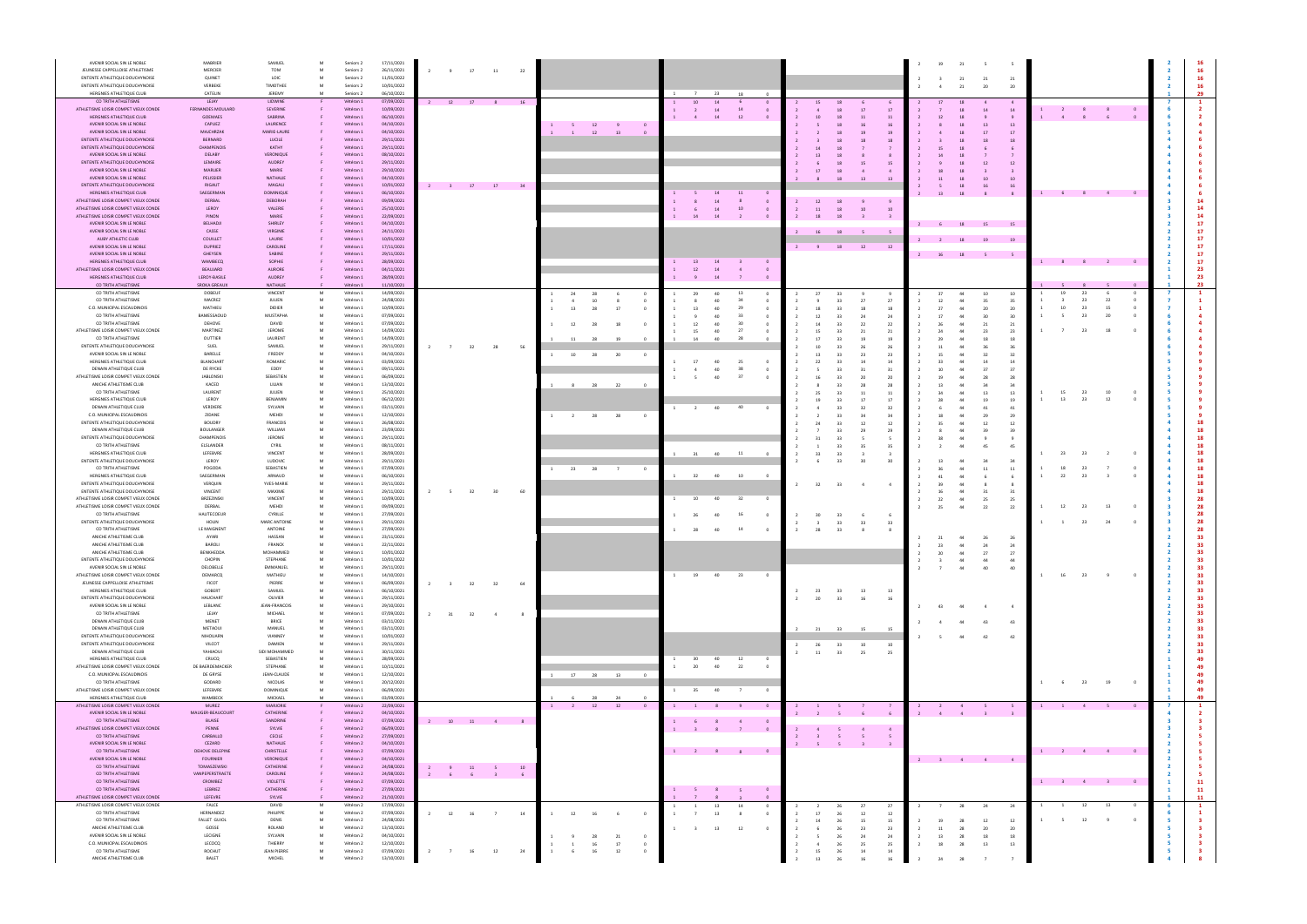| AVENIR SOCIAL SIN LE NOBLE           | <b>DARQUES</b>   | SEBASTIEN         |           | Vétéran 2 | 04/10/2021 |                             |                |      |                         |                |                |  |                 |    |  |                            |                |                |    |  |
|--------------------------------------|------------------|-------------------|-----------|-----------|------------|-----------------------------|----------------|------|-------------------------|----------------|----------------|--|-----------------|----|--|----------------------------|----------------|----------------|----|--|
| AVENIR SOCIAL SIN LE NOBLE           | <b>DOLIGEZ</b>   | GREGORY           |           | Vétéran 2 | 04/10/2021 |                             |                |      |                         |                |                |  |                 |    |  |                            |                |                |    |  |
| AVENIR SOCIAL SIN LE NOBLE           | <b>DUPRIEZ</b>   | PHILIPPE          |           | Vétéran 2 | 04/10/2021 |                             |                |      |                         |                |                |  |                 |    |  |                            |                | 22             |    |  |
| C.O. MUNICIPAL ESCAUDINOIS           | LECOCQ           | <b>PATRICE</b>    |           | Vétéran 2 | 12/10/2021 |                             |                |      |                         |                |                |  |                 | 18 |  |                            |                |                |    |  |
| C.O. MUNICIPAL ESCAUDINOIS           | LOUIS            | REYNALD           |           | Vétéran 2 | 06/12/2021 |                             |                |      |                         |                |                |  |                 |    |  |                            |                | 23             |    |  |
| C.O. MUNICIPAL ESCAUDINOIS           | <b>MARCUZZI</b>  | <b>JEROME</b>     |           | Vétéran 2 | 15/11/2021 |                             |                |      |                         |                |                |  |                 |    |  |                            |                | 14             |    |  |
| ATHLETISME LOISIR COMPET VIEUX CONDE | PELLION          | JEAN PIERRE       |           | Vétéran 2 | 29/10/2021 |                             |                |      |                         |                |                |  |                 |    |  |                            |                |                |    |  |
| ANICHE ATHLETISME CLUB               | PHILLIPPOT       | JEROME            |           | Vétéran 2 | 13/10/2021 |                             |                |      |                         |                |                |  |                 |    |  |                            |                |                |    |  |
| CO TRITH ATHLETISME                  | <b>POULAIN</b>   | OLIVIER           |           | Vétéran 2 | 07/09/2021 |                             |                |      | $\overline{\mathbf{0}}$ |                | 13             |  |                 |    |  |                            |                |                |    |  |
| AVENIR SOCIAL SIN LE NOBLE           | RUNCO            | <b>MARIO</b>      |           | Vétéran 2 | 04/10/2021 |                             |                |      |                         |                |                |  |                 |    |  |                            |                |                |    |  |
| AVENIR SOCIAL SIN LE NOBLE           | <b>TAHON</b>     | <b>ERIC</b>       |           | Vétéran 2 | 02/11/2021 |                             |                |      |                         |                |                |  |                 |    |  |                            |                | 11             |    |  |
| ATHLETISME LOISIR COMPET VIEUX CONDE | <b>BEN BALLA</b> | <b>MEHADI</b>     |           | Vétéran 2 | 18/11/2021 |                             |                |      |                         |                |                |  |                 | 13 |  |                            |                |                |    |  |
| AVENIR SOCIAL SIN LE NOBLE           | CARPENTIER       | <b>JEAN LUC</b>   |           | Vétéran 2 | 04/10/2021 |                             |                | - 16 | - 0                     |                |                |  |                 |    |  |                            |                |                |    |  |
| ATHLETISME LOISIR COMPET VIEUX CONDE | <b>PENNE</b>     | <b>PIERRE</b>     |           | Vétéran 2 | 03/09/2021 |                             |                |      |                         |                |                |  |                 |    |  |                            |                |                |    |  |
| AS RAISMOISE ATHLETISME              | <b>BAHRI</b>     | <b>CHRISTOPHE</b> |           | Vétéran 2 | 11/01/2022 |                             |                |      |                         |                |                |  |                 |    |  |                            |                |                |    |  |
| AVENIR SOCIAL SIN LE NOBLE           | <b>BOURDET</b>   | <b>DANIEL</b>     |           | Vétéran 2 | 29/11/2021 |                             |                |      |                         |                |                |  |                 |    |  |                            |                | ZO             |    |  |
| DENAIN ATHLETIQUE CLUB               | CAPILLIEZ        | ARNAUD            |           | Vétéran 2 | 23/09/2021 |                             |                |      |                         |                |                |  |                 |    |  |                            |                | 15             |    |  |
| ENTENTE ATHLETIQUE DOUCHYNOISE       | <b>DUVIVIER</b>  | PHILIPPE          |           | Vétéran 2 | 29/11/2021 |                             |                |      |                         |                |                |  | Zb.             |    |  |                            |                |                |    |  |
| AVENIR SOCIAL SIN LE NOBLE           | GRAS             | <b>CHRISTOPHE</b> |           | Vétéran 2 | 08/10/2021 |                             |                |      |                         |                |                |  | 20<br><u>26</u> |    |  |                            |                |                |    |  |
| ANICHE ATHLETISME CLUB               | METALLAGHI       | FARID             |           | Vétéran 2 | 22/09/2021 |                             |                |      |                         |                |                |  |                 |    |  |                            |                | 16             |    |  |
| AVENIR SOCIAL SIN LE NOBLE           | <b>MOLLET</b>    | <b>ERIC</b>       |           | Vétéran 2 | 29/11/2021 |                             |                |      |                         |                |                |  |                 |    |  |                            |                | 29             |    |  |
| DENAIN ATHLETIQUE CLUB               | <b>PARIS</b>     | MICKAEL           |           | Vétéran 2 | 23/09/2021 |                             |                |      |                         |                |                |  |                 |    |  |                            |                | 27             |    |  |
| ENTENTE ATHLETIQUE DOUCHYNOISE       | SERUGHETTI       | <b>MICHEL</b>     |           | Vétéran 2 | 03/11/2021 |                             |                |      |                         |                |                |  | 20              |    |  |                            |                |                |    |  |
| C.O. MUNICIPAL ESCAUDINOIS           | TEBBI            | AMAR              |           | Vétéran 2 | 12/10/2021 |                             |                |      |                         |                |                |  |                 |    |  | $\sim$                     |                | 19             |    |  |
| C.O. MUNICIPAL ESCAUDINOIS           | CASTEL           | THIERRY           |           | Vétéran 2 | 22/09/2021 |                             |                | 16   | - 0                     |                |                |  |                 |    |  |                            |                |                |    |  |
| ATHLETIC CLUB DE SAULTAIN            | <b>DELCROIX</b>  | ERIC              |           | Vétéran 2 | 25/11/2021 |                             |                |      |                         |                |                |  |                 |    |  |                            |                |                | 11 |  |
| ANICHE ATHLETISME CLUB               | DELHAYE          | THIERRY           |           | Vétéran 2 | 13/10/2021 |                             |                | 16   |                         |                |                |  |                 |    |  |                            |                |                |    |  |
| DENAIN ATHLETIQUE CLUB               | <b>DENIS</b>     | WILLIAM           |           | Vétéran 2 | 03/11/2021 |                             |                |      |                         |                |                |  |                 |    |  |                            |                |                |    |  |
| ATHLETISME LOISIR COMPET VIEUX CONDE | HONOREZ          | <b>MICHEL</b>     |           | Vétéran 2 | 03/09/2021 |                             |                |      |                         |                |                |  |                 |    |  |                            |                |                |    |  |
| ATHLETISME LOISIR COMPET VIEUX CONDE | PERE             | <b>GILLES</b>     |           | Vétéran 2 | 03/09/2021 |                             |                |      |                         |                |                |  |                 |    |  |                            |                |                |    |  |
| CO TRITH ATHLETISME                  | PERRIN           | <b>PATRICK</b>    |           | Vétéran 2 | 27/09/2021 |                             |                |      |                         |                | 13             |  |                 |    |  |                            |                |                |    |  |
| CO TRITH ATHLETISME                  | DHENAUT          | <b>ROSE MARIE</b> |           | Vétéran 3 | 11/10/2021 |                             |                |      |                         |                |                |  |                 |    |  |                            |                |                |    |  |
| CO TRITH ATHLETISME                  | SCHIFANO         | ROSA              |           | Vétéran 3 | 24/08/2021 |                             |                |      |                         |                | $2$ 4 4 0      |  |                 |    |  |                            |                |                |    |  |
| CO TRITH ATHLETISME                  | <b>DESOIL</b>    | <b>FRANCOISE</b>  |           | Vétéran 3 | 14/09/2021 |                             |                |      |                         |                |                |  |                 |    |  |                            |                |                |    |  |
| AVENIR SOCIAL SIN LE NOBLE           | VANBESIEN        | ANNE              |           | Vétéran 3 | 04/10/2021 |                             |                |      |                         |                |                |  |                 |    |  | $\overline{\phantom{a}}$ 2 | $\overline{4}$ | $\overline{4}$ |    |  |
| CO TRITH ATHLETISME                  | GOROSZ           | <b>GHISLAINE</b>  |           | Vétéran 3 | 14/09/2021 |                             |                |      |                         | $\overline{4}$ | $\overline{4}$ |  |                 |    |  |                            |                |                |    |  |
| CO TRITH ATHLETISME                  | <b>SIELLEZ</b>   | MIREILLE          |           | Vétéran 3 | 24/08/2021 |                             |                |      |                         |                |                |  |                 |    |  |                            |                |                |    |  |
| ATHLETISME LOISIR COMPET VIEUX CONDE | <b>ROSIER</b>    | GERARD            | <b>NA</b> | Vétéran 3 | 10/09/2021 |                             |                |      |                         |                |                |  |                 |    |  |                            |                |                |    |  |
| AVENIR SOCIAL SIN LE NOBLE           | HERMAN           | <b>GILLES</b>     |           | Vétéran 3 | 04/10/2021 |                             |                |      | $\overline{\mathbf{0}}$ |                |                |  |                 |    |  |                            |                |                |    |  |
| ANICHE ATHLETISME CLUB               | <b>BROCAIL</b>   | ANDRE             |           | Vétéran 3 | 13/10/2021 |                             |                |      |                         |                |                |  |                 |    |  |                            |                |                |    |  |
| AVENIR SOCIAL SIN LE NOBLE           | <b>MOGIS</b>     | <b>BRUNO</b>      |           | Vétéran 3 | 04/10/2021 |                             |                |      |                         |                |                |  |                 |    |  |                            |                |                |    |  |
| AVENIR SOCIAL SIN LE NOBLE           | <b>BRULIN</b>    | <b>JACQUES</b>    |           | Vétéran 3 | 04/10/2021 |                             |                |      |                         |                |                |  |                 |    |  |                            |                |                |    |  |
| JEUNESSE CAPPELLOISE ATHLETISME      | <b>BAERT</b>     | ALAIN             |           | Vétéran 3 | 22/09/2021 | 10 <sup>1</sup><br>16<br>15 |                |      |                         |                |                |  |                 |    |  |                            |                |                |    |  |
| AVENIR SOCIAL SIN LE NOBLE           | DELFORGE         | <b>ROGER</b>      |           | Vétéran 3 | 04/10/2021 |                             |                |      |                         |                |                |  |                 |    |  |                            |                |                |    |  |
| ATHLETISME LOISIR COMPET VIEUX CONDE | LEFEVRE          | JEAN-JACQUES      |           | Vétéran 3 | 21/10/2021 |                             |                |      |                         |                |                |  |                 |    |  |                            |                |                |    |  |
| ATHLETISME LOISIR COMPET VIEUX CONDE | <b>NAILI</b>     | ZORLECH           |           | Vétéran 3 | 09/09/2021 |                             |                |      |                         |                |                |  |                 |    |  |                            |                |                |    |  |
| AVENIR SOCIAL SIN LE NOBLE           | SZYPRUK          | <b>MICHEL</b>     |           | Vétéran 3 | 04/10/2021 |                             |                |      |                         |                |                |  |                 |    |  |                            |                |                |    |  |
| AVENIR SOCIAL SIN LE NOBLE           | ZACCARDI         | ALDO              |           | Vétéran 3 | 04/10/2021 |                             |                |      |                         |                |                |  |                 |    |  |                            |                |                |    |  |
| ENTENTE ATHLETIQUE DOUCHYNOISE       | <b>MARTIN</b>    | <b>JEAN LUC</b>   |           | Vétéran 3 | 03/11/2021 |                             |                |      |                         |                |                |  |                 |    |  |                            |                |                |    |  |
| CO TRITH ATHLETISME                  | DE MULDER        | ALAIN             |           | Vétéran 4 | 24/08/2021 |                             |                |      |                         |                |                |  |                 |    |  |                            |                |                |    |  |
| ATHLETIC CLUB DE SAULTAIN            | SGARD            | ANDRE             |           | Vétéran 4 | 11/01/2022 |                             |                |      |                         |                |                |  |                 |    |  |                            |                |                |    |  |
| CO TRITH ATHLETISME                  | <b>SCHTYCK</b>   | <b>ALAIN</b>      |           | Vétéran 4 | 24/08/2021 |                             | - 4            |      | $\overline{\mathbf{0}}$ |                |                |  |                 |    |  |                            |                |                |    |  |
| ATHLETIC CLUB DE SAULTAIN            | LEMAITRE         | <b>JACQUES</b>    |           | Vétéran 4 | 09/09/2021 |                             |                |      |                         |                |                |  |                 |    |  |                            |                |                |    |  |
| ENTENTE ATHLETIQUE DOUCHYNOISE       | PIWON            | JEAN MARIE        |           | Vétéran 5 | 26/08/2021 |                             | $\overline{1}$ |      | $\Omega$                |                |                |  |                 |    |  |                            |                |                |    |  |

| 4                       | 8                       |
|-------------------------|-------------------------|
| 4                       | 8                       |
|                         |                         |
| 4                       | 8                       |
| 4                       | 8                       |
| 4                       | 8                       |
| 4                       | 8                       |
| 4                       | 8                       |
| 4                       | 8                       |
| 4                       | 8                       |
|                         |                         |
| 4                       | 8                       |
| 4                       | 8                       |
| 3                       | 20                      |
| 3                       | 20                      |
| 3                       | 20                      |
| 2                       | 23                      |
| 2                       | 23                      |
|                         |                         |
| $\overline{\mathbf{2}}$ | 23                      |
| 2                       | 23                      |
| $\overline{\mathbf{2}}$ | 23                      |
| 2                       | 23                      |
| 2                       | 23                      |
| $\overline{\mathbf{2}}$ | 23                      |
| 2                       | 23                      |
|                         |                         |
| 2                       | 23                      |
| 1                       | 33                      |
| $\mathbf{1}$            | 33                      |
|                         | 33                      |
| 1 1 1 1                 | 33                      |
|                         | 33                      |
|                         | 33                      |
| $\overline{\mathbf{1}}$ |                         |
|                         | 33                      |
| 5                       | $\mathbf{1}$            |
| 3221                    | $\frac{2}{3}$           |
|                         |                         |
|                         |                         |
|                         |                         |
|                         | $\frac{3}{5}$           |
|                         |                         |
| 6                       | $\frac{1}{2}$           |
|                         |                         |
| $\frac{5}{4}$           | 3                       |
|                         |                         |
|                         | 35666666                |
|                         |                         |
|                         |                         |
|                         |                         |
|                         |                         |
|                         |                         |
|                         |                         |
|                         |                         |
| 3222221                 | 12                      |
| 3                       | $\mathbf{1}$            |
|                         |                         |
| 3                       | 1                       |
| $\overline{\mathbf{2}}$ | 3                       |
| $\overline{\mathbf{1}}$ | $\overline{\mathbf{z}}$ |
| $\overline{\mathbf{1}}$ |                         |